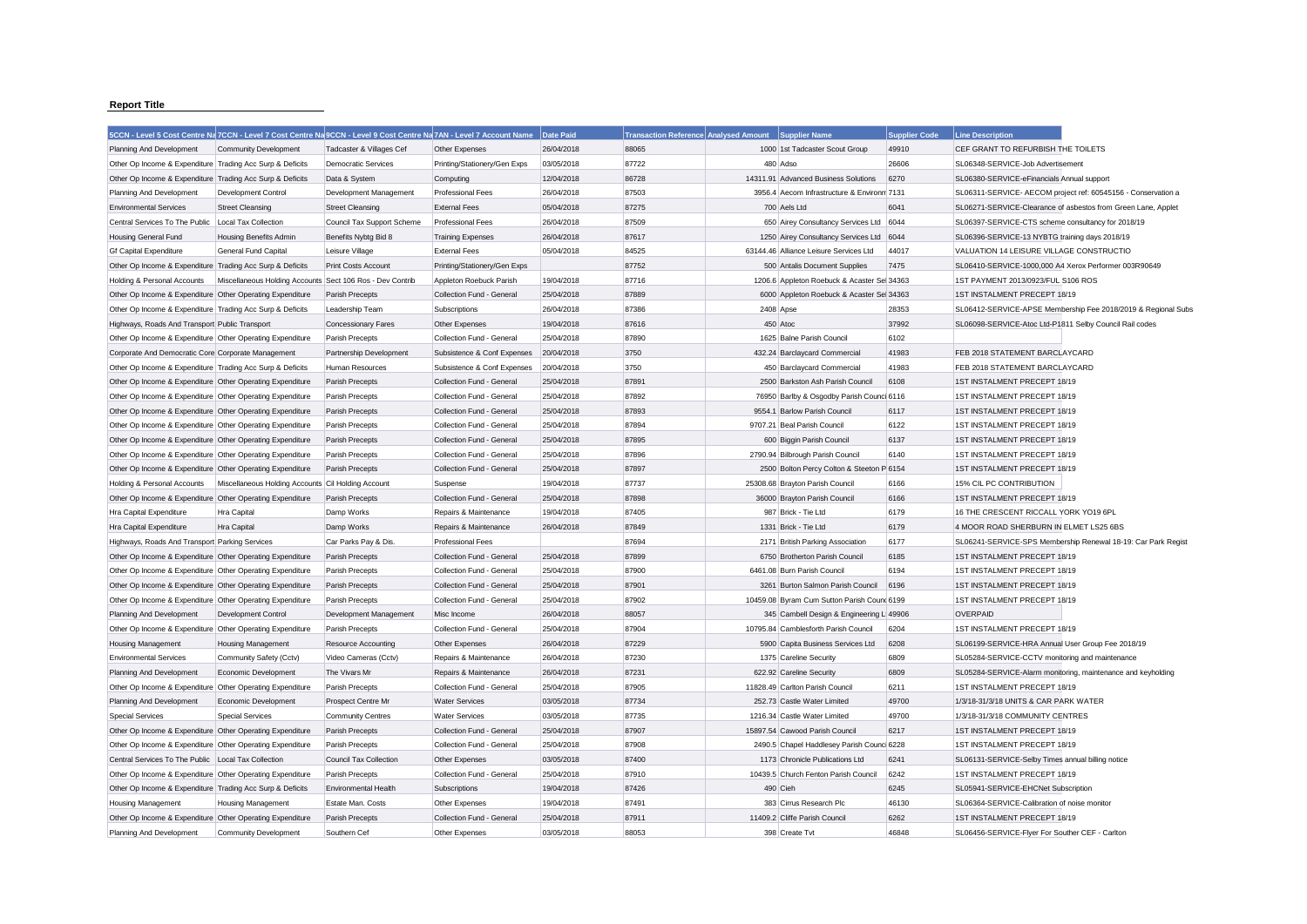| Planning And Development                                  | <b>Community Development</b>                               | Tadcaster & Villages Cef                             | Other Expenses                           | 03/05/2018 | 88056 |           | 375 Create Tvt                                 | 46848 | SL06457-SERVICE-Flyer for Tadcaster CEF                        |
|-----------------------------------------------------------|------------------------------------------------------------|------------------------------------------------------|------------------------------------------|------------|-------|-----------|------------------------------------------------|-------|----------------------------------------------------------------|
| Other Op Income & Expenditure Other Operating Expenditure |                                                            | Parish Precepts                                      | Collection Fund - General                | 25/04/2018 | 87915 |           | 2498.7 Cridling Stubbs Parish Council          | 6314  | 1ST INSTALMENT PRECEPT 18/19                                   |
| <b>Environmental Services</b>                             | Recycling                                                  | Recycling                                            | <b>External Fees</b>                     | 12/04/2018 | 87300 |           | 877.14 C S Backhouse Ltd                       | 47543 | <b>GREENWASTE</b>                                              |
| <b>Gf Capital Expenditure</b>                             | General Fund Capital                                       | Ict - Capital                                        | Computing                                |            | 87845 |           | 2641.43 Daisy Communications Ltd               | 6325  | SL06297-SERVICE-Description ¿ Samsung J3 swap 2016/2017        |
| Other Op Income & Expenditure Trading Acc Surp & Deficits |                                                            | <b>Central Telephones</b>                            | Communications                           | 03/05/2018 | 87399 |           | 754.33 Daisy Communications Ltd                | 6325  | SL04623-SERVICE-Contract Charges                               |
| Other Op Income & Expenditure Trading Acc Surp & Deficits |                                                            | Mobile Phones A/C                                    | Communications                           | 03/05/2018 | 87431 |           | 539.79 Daisy Communications Ltd                | 6325  | SL04720-SERVICE-Daisy Mobile Phone Contract                    |
| Other Op Income & Expenditure Other Operating Expenditure |                                                            | Capital Receipts Pool Pymnt                          | Other Expenses                           | 26/04/2018 | 88049 |           | 78090.21 Department For Communities Ar 46412   |       | pooling quarter 4 2017/2018                                    |
| Gen Grants & Collection Fund                              | Taxation & Non-Specific Grants Gen Fund Income             |                                                      | Dclg                                     | 20/04/2018 | 3748  |           | 1299000 Department For Communities & 6345      |       | 30/04/18 NNDR/RSG                                              |
| Holding & Personal Accounts                               | Miscellaneous Holding Accounts Nndr Payers Coll Fund (Old) |                                                      | Collection Fund                          | 20/04/2018 | 3748  |           | 1421825 Department For Communities & 6345      |       | 30/04/18 NNDR/RSG                                              |
| Other Op Income & Expenditure Trading Acc Surp & Deficits |                                                            | Data & System                                        | Computing                                | 03/05/2018 | 87580 |           | 439 Dotted Eyes Ltd                            | 38771 | SL06212-SERVICE-FME Professional Fixed Maintenance + Lite Sup  |
| Other Op Income & Expenditure Other Operating Expenditure |                                                            | Parish Precepts                                      | Collection Fund - General                | 25/04/2018 | 87917 |           | 3250 Drax Parish Council                       | 6363  | 1ST INSTALMENT PRECEPT 18/19                                   |
| Other Op Income & Expenditure Other Operating Expenditure |                                                            | Parish Precepts                                      | Collection Fund - General                | 25/04/2018 | 87918 |           | 11918.47 Eggborough Parish Council             | 6387  | 1ST INSTALMENT PRECEPT 18/19                                   |
| Central Services To The Public Elections                  |                                                            | Register Of Electors                                 | Printing/Stationery/Gen Exps             | 03/05/2018 | 87596 |           | 285 Electoral Reform Services                  | 6390  | SL05870-SERVICE-Printed Electoral Returns Envelopes            |
| Housing General Fund                                      | <b>Housing Strategy</b>                                    | P4g Strategic Dev Sites                              | Other Expenses                           | 26/04/2018 | 87232 |           | 4995 Ellam Land Surveys                        | 49511 | SL05999-SERVICE-Measured Building Survey - Edgerton Lodge, Ta  |
| <b>Cultural And Related Services</b>                      | Open Spaces                                                | Community Parks & Open Space Repairs & Maintenance   |                                          |            | 87728 |           | 4542.71 Enterprise Managed Services Ltc 6404   |       | MARCH 2018 WASTE MANAGEMENT                                    |
| Cultural And Related Services                             | Open Spaces                                                | <b>Grass Cutting</b>                                 | Repairs & Maintenance                    |            | 87728 |           | 2962.95 Enterprise Managed Services Ltd 6404   |       | MARCH 2018 WASTE MANAGEMENT                                    |
| <b>Cultural And Related Services</b>                      | Open Spaces                                                | Selby Park                                           | Repairs & Maintenance                    |            | 87728 |           | 9109.64 Enterprise Managed Services Ltc 6404   |       | MARCH 2018 WASTE MANAGEMENT                                    |
| <b>Cultural And Related Services</b>                      | Recreation & Sport                                         | Selby Leisure Centre                                 | Repairs & Maintenance                    |            | 87728 |           | 775.07 Enterprise Managed Services Ltd 6404    |       | MARCH 2018 WASTE MANAGEMENT                                    |
| <b>Environmental Services</b>                             | <b>Cemetery Services</b>                                   | <b>Closed Burial Ground</b>                          | Repairs & Maintenance                    |            | 87728 |           | 1167.98 Enterprise Managed Services Ltd 6404   |       | MARCH 2018 WASTE MANAGEMENT                                    |
| <b>Environmental Services</b>                             | Recycling                                                  | Recycling                                            | <b>External Fees</b>                     |            | 87728 |           | 128184.11 Enterprise Managed Services Ltd 6404 |       | MARCH 2018 WASTE MANAGEMENT                                    |
| <b>Environmental Services</b>                             | <b>Street Cleansing</b>                                    | <b>Street Cleansing</b>                              | <b>External Fees</b>                     |            | 87728 |           | 48409.16 Enterprise Managed Services Ltd 6404  |       | MARCH 2018 WASTE MANAGEMENT                                    |
| <b>Environmental Services</b>                             | Trade Waste                                                | <b>Clinical Waste</b>                                | <b>External Fees</b>                     |            | 87728 |           | 4522.03 Enterprise Managed Services Ltd 6404   |       | MARCH 2018 WASTE MANAGEMENT                                    |
| <b>Environmental Services</b>                             | Trade Waste                                                | Commercial Waste                                     | <b>External Fees</b>                     |            | 87728 |           | 26649.66 Enterprise Managed Services Ltd 6404  |       | MARCH 2018 WASTE MANAGEMENT                                    |
| <b>Environmental Services</b>                             | <b>Waste Collection</b>                                    | Dom.Wheeled Bins/Sac                                 | <b>External Fees</b>                     |            | 87728 |           | 22781.84 Enterprise Managed Services Ltd 6404  |       | MARCH 2018 WASTE MANAGEMENT                                    |
| <b>Environmental Services</b>                             | <b>Waste Collection</b>                                    | Refuse Collection General                            | Advertising                              |            | 87728 |           | 1712.69 Enterprise Managed Services Ltc 6404   |       | MARCH 2018 WASTE MANAGEMENT                                    |
| <b>Environmental Services</b>                             | <b>Waste Collection</b>                                    | Refuse Collection General                            | <b>External Fees</b>                     |            | 87728 |           | 91665.7 Enterprise Managed Services Ltd 6404   |       | MARCH 2018 WASTE MANAGEMENT                                    |
| Highways, Roads And Transport Parking Services            |                                                            | Car Parks-Other                                      | Repairs & Maintenance                    |            | 87728 |           | 287.97 Enterprise Managed Services Ltd 6404    |       | MARCH 2018 WASTE MANAGEMENT                                    |
| <b>Special Services</b>                                   | <b>Special Services</b>                                    | Grassed Areas & Open Spaces Repairs & Maintenance    |                                          |            | 87728 |           | 7804.35 Enterprise Managed Services Ltd 6404   |       | MARCH 2018 WASTE MANAGEMENT                                    |
| Other Op Income & Expenditure Other Operating Expenditure |                                                            | Parish Precepts                                      | Collection Fund - General                | 25/04/2018 | 87919 |           | 9500 Escrick Parish Council                    | 6413  | 1ST INSTALMENT PRECEPT 18/19                                   |
| Planning And Development                                  | <b>Community Development</b>                               | Western Cef                                          | Other Expenses                           | 26/04/2018 | 88061 |           | 2000 Eversley Park Centre Committee 6424       |       | CEF GRANT FOR FLOOR AND STAGE                                  |
| <b>Environmental Services</b>                             | Comm Safety (Crime Reduction) Local Authority Prevent Duty |                                                      | Other Expenses                           | 19/04/2018 | 87751 |           | 1667.9 Facets Consulting Lts T/A Me & 149442   |       | SL05962-SERVICE-Extremist Ideology Training                    |
| Other Op Income & Expenditure Other Operating Expenditure |                                                            | Parish Precepts                                      | Collection Fund - General                | 25/04/2018 | 87920 |           | 6136.91 Fairburn Parish Council                | 6430  | 1ST INSTALMENT PRECEPT 18/19                                   |
| <b>Special Services</b>                                   | <b>Special Services</b>                                    | <b>Community Centres</b>                             | Repairs & Maintenance                    | 03/05/2018 | 87401 |           | 306.87 Firelec Ltd                             | 6447  | ANNE SHARPE CENTRE SERVICE CONTRACT                            |
| Other Op Income & Expenditure Other Operating Expenditure |                                                            | Parish Precepts                                      | Collection Fund - General                | 25/04/2018 | 87923 |           | 2683 Gateforth Parish Council                  | 6477  | 1ST INSTALMENT PRECEPT 18/19                                   |
| <b>Gf Capital Expenditure</b>                             | <b>General Fund Capital</b>                                | Car Park Improvement Program: Repairs & Maintenance  |                                          | 26/04/2018 | 87360 |           | 2632 Groundwork Wakefield Ltd                  | 44350 | SL05892-SERVICE-Tadcaster Britannia Car Park Improvement Prog  |
| Hra Capital Expenditure                                   | Hra Capital                                                | Environmental Improvement Plar Repairs & Maintenance |                                          | 26/04/2018 | 87359 |           | 1579 Groundwork Wakefield Ltd                  | 44350 | SL05898-SERVICE-St Wilfred ¿s Court Garden Landscape Architect |
| Other Op Income & Expenditure Other Operating Expenditure |                                                            | Parish Precepts                                      | Collection Fund - General                | 25/04/2018 | 87929 |           | 15876.94 Hambleton Parish Council              | 6519  | 1ST INSTALMENT PRECEPT 18/19                                   |
| Other Op Income & Expenditure Other Operating Expenditure |                                                            | Parish Precepts                                      | Collection Fund - General                | 25/04/2018 | 87930 |           | 253.88 Healaugh & Catterton Parish Col 21234   |       | 1ST INSTALMENT PRECEPT 18/19                                   |
| <b>Environmental Services</b>                             | Regulatory Servics - Eh                                    | <b>Public Conveniences</b>                           | <b>External Fees</b>                     | 05/04/2018 | 86326 |           | 3943.16 Healthmatic Ltd                        | 6545  | SL06273-SERVICE-Maintenance & cleaning of public toilets 1 Ap  |
| <b>Environmental Services</b>                             | Regulatory Servics - Eh                                    | <b>Public Conveniences</b>                           | <b>External Fees</b>                     | 26/04/2018 | 87383 |           | 3943.16 Healthmatic Ltd                        | 6545  | SL06273-SERVICE-Maintenance & cleaning of public toilets 1 Ap  |
| Other Op Income & Expenditure Other Operating Expenditure |                                                            | Parish Precepts                                      | Collection Fund - General                | 25/04/2018 | 87931 |           | 2223.99 Heck Parish Council                    | 6549  | 1ST INSTALMENT PRECEPT 18/19                                   |
| Other Op Income & Expenditure Other Operating Expenditure |                                                            | Parish Precepts                                      | Collection Fund - General                | 25/04/2018 | 87932 |           | 11358.77 Hemingbrough Parish Council           | 6553  | 1ST INSTALMENT PRECEPT 18/19                                   |
| Other Op Income & Expenditure Other Operating Expenditure |                                                            | Parish Precepts                                      | Collection Fund - General                | 25/04/2018 | 87933 |           | 7462.5 Hensall Parish Council                  | 6557  | 1ST INSTALMENT PRECEPT 18/19                                   |
| Other Op Income & Expenditure Other Operating Expenditure |                                                            | Parish Precepts                                      | Collection Fund - General                | 25/04/2018 | 87934 |           | 7163.52 Hillam Parish Council                  | 6563  | 1ST INSTALMENT PRECEPT 18/19                                   |
| Other Op Income & Expenditure Other Operating Expenditure |                                                            | Parish Precepts                                      | Collection Fund - General                | 25/04/2018 | 87935 |           | 4722.23 Hirst Courtney Parish Council          | 6566  | 1ST INSTALMENT PRECEPT 18/19                                   |
| Holding & Personal Accounts                               | Control Accounts                                           | <b>Creditors Control</b>                             | Tax Deduct On Contract Paymer 12/04/2018 |            | 87377 |           | 7589.8 Hm Revenue & Customs                    | 6590  | APRIL 2018 CIS DEDUCTIONS                                      |
| <b>Property Services</b>                                  | <b>Property Services</b>                                   | Dir Works - Hsg                                      | Other Expenses                           | 19/04/2018 | 87052 |           | 375 Home Maintenance                           | 47112 | 2 NORTHFIELD CLOSE                                             |
| <b>Housing Management</b>                                 | <b>Housing Management</b>                                  | Choice Based Letting Scheme                          | Other Expenses                           | 03/05/2018 | 87425 |           | 2500 Housing Partners Limited                  | 49812 | SL06358-SERVICE-MX - HOMESWAPPER SUBSCRIPTION 2018/19          |
| <b>Property Services</b>                                  | <b>Property Services</b>                                   | Dir Works - Hsg                                      | Equip/Furniture/Materials                | 19/04/2018 | 87390 |           | 5281.57 Howdens Joinery Ltd                    | 21474 | MARCH 2018 STATEMENT                                           |
| <b>Housing Management</b>                                 | <b>Housing Management</b>                                  | <b>Resource Accounting</b>                           | Other Expenses                           | 26/04/2018 | 87594 |           | 820 Hqn Ltd                                    | 6606  | SL06385-SERVICE-HQN renewal                                    |
| Housing General Fund                                      | Homelessness                                               | Homeless Persons                                     | Other Expenses                           | 05/04/2018 | 87203 | 2000 Idas |                                                | 26254 | 1/1/18-31/3/18 HOMELESSNESS PREVENTION                         |
|                                                           |                                                            |                                                      |                                          |            |       |           |                                                |       |                                                                |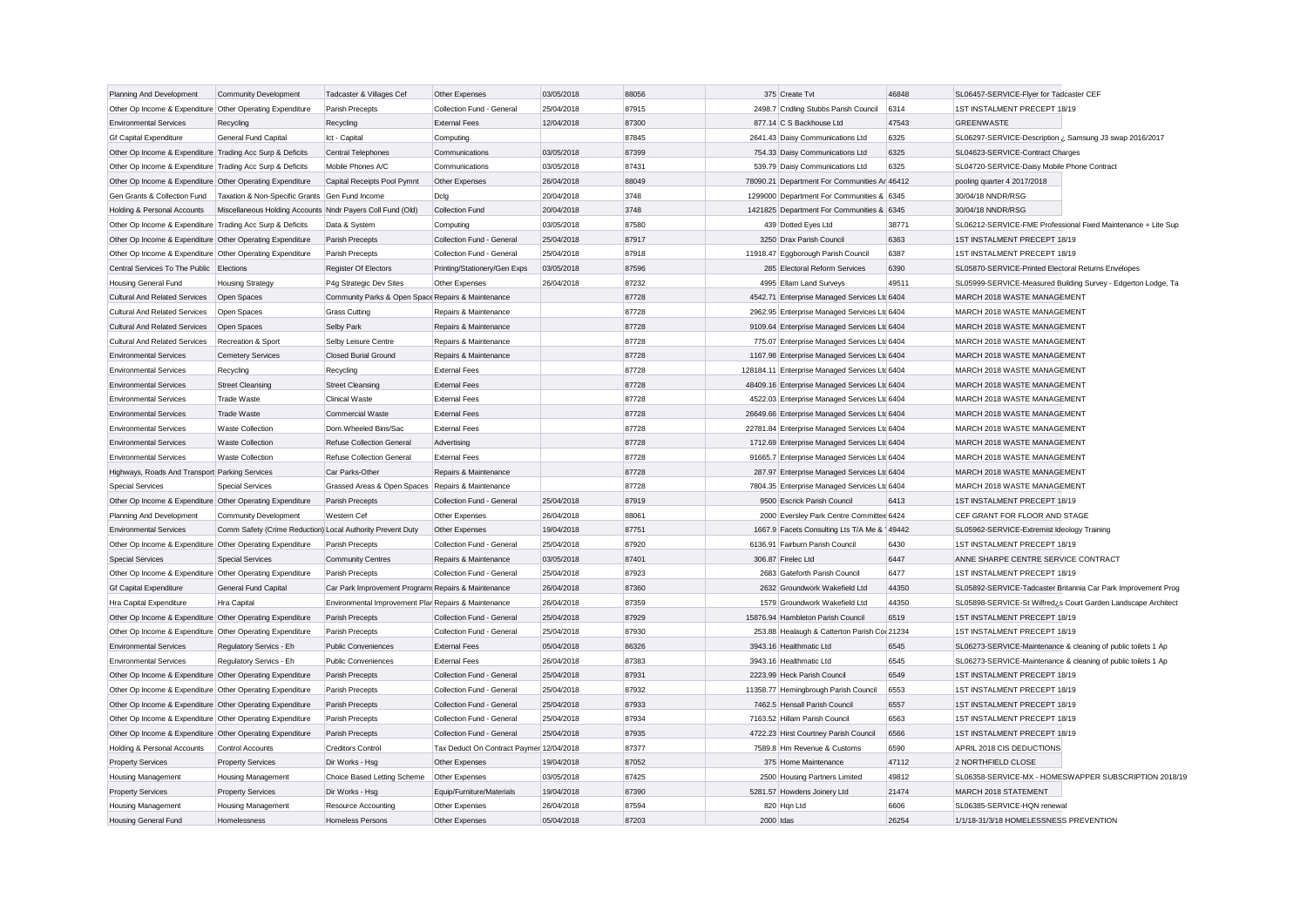| Other Op Income & Expenditure Trading Acc Surp & Deficits<br>03/05/2018<br>87698<br>530.93 Idox Software Ltd<br>6622<br>Data & System<br>Computing<br><b>General Fund Capital</b><br>13980.6 Ihus Project Ltd<br>49891<br><b>Gf Capital Expenditure</b><br><b>Disabled Facilities Grants</b><br>Soft Loans<br>26/04/2018<br>88052<br>Personal Information<br><b>Gf Capital Expenditure</b><br>General Fund Capital<br>Car Park Improvement Program: Repairs & Maintenance<br>12/04/2018<br>87249<br>3754 It Electrical (Yorkshire) Ltd<br>6652<br>MARCH 2018 ELECTRICAL WORKS<br><b>Gf Capital Expenditure</b><br><b>General Fund Capital</b><br>Industrial Units Maintenance W Repairs & Maintenance<br>12/04/2018<br>87249<br>2419 It Electrical (Yorkshire) Ltd<br>6652<br>MARCH 2018 ELECTRICAL WORKS<br>6652<br>Hra Capital<br>12/04/2018<br>87249<br>13023 It Electrical (Yorkshire) Ltd<br>MARCH 2018 ELECTRICAL WORKS<br>Hra Capital Expenditure<br>Central Heating Systems<br>Repairs & Maintenance<br>87249<br>6652<br>Hra Capital<br><b>Electrical Rewires</b><br>Repairs & Maintenance<br>12/04/2018<br>21732 It Electrical (Yorkshire) Ltd<br>MARCH 2018 ELECTRICAL WORKS<br>Hra Capital Expenditure<br>6652<br>Hra Capital<br>12/04/2018<br>87249<br>5224.04 It Electrical (Yorkshire) Ltd<br>MARCH 2018 ELECTRICAL WORKS<br>Hra Capital Expenditure<br><b>Estate Enhancements</b><br>Repairs & Maintenance<br>Repairs & Maintenance<br>12/04/2018<br>87249<br>4405 It Electrical (Yorkshire) Ltd<br>6652<br>MARCH 2018 ELECTRICAL WORKS<br>Hra Capital Expenditure<br>Hra Capital<br>Void Property Repairs<br>6652<br><b>Property Services</b><br>Dir Works - Hsg<br><b>External Fees</b><br>12/04/2018<br>87249<br>7141.8 It Electrical (Yorkshire) Ltd<br>MARCH 2018 ELECTRICAL WORKS<br><b>Property Services</b><br>87249<br>9000 It Electrical (Yorkshire) Ltd<br>6652<br>MARCH 2018 ELECTRICAL WORKS<br><b>Property Services</b><br><b>Property Services</b><br>Dir Works - Hsg<br>Other Expenses<br>12/04/2018<br>6662<br><b>Property Services</b><br><b>Property Services</b><br>Dir Works - Hsg<br>Equip/Furniture/Materials<br>26/04/2018<br>87610<br>3960.32 Jewson Ltd<br>MARCH 2018 STATEMENT<br>49751<br><b>Environmental Services</b><br>Recycling<br>Recycling<br><b>External Fees</b><br>26/04/2018<br>87361<br>1995 Keep Britain Tidy<br>Tadcaster & Villages Cef<br>Other Expenses<br>26/04/2018<br>88059<br>2500 Kelcbar Community Centre Socia 49907<br>GRANT FOR KELCBAR COMM CENTRE<br>Planning And Development<br><b>Community Development</b><br>87936<br>6688<br>1ST INSTALMENT PRECEPT 18/19<br>Other Op Income & Expenditure Other Operating Expenditure<br>Collection Fund - General<br>25/04/2018<br>2447.84 Kelfield Parish Council<br>Parish Precepts<br>Collection Fund - General<br>25/04/2018<br>87937<br>8649.84 Kellington Parish Council<br>6689<br>1ST INSTALMENT PRECEPT 18/19<br>Other Op Income & Expenditure Other Operating Expenditure<br>Parish Precepts<br><b>Professional Fees</b><br>05/04/2018<br>87279<br>262.5 Kings Chambers<br>49053<br>BROCKLESBY BUILDING PRODUCTS<br>Planning And Development<br>Development Control<br>Development Management<br>49053<br>Planning And Development<br><b>Development Control</b><br>Development Management<br><b>Professional Fees</b><br>05/04/2018<br>87280<br>412.5 Kings Chambers<br>87715<br>49053<br>Planning And Development<br>Development Control<br>Development Management<br><b>Professional Fees</b><br>19/04/2018<br>700 Kings Chambers<br>THE QUEEN V SDC &<br>87938<br>6703<br>1ST INSTALMENT PRECEPT 18/19<br>Other Op Income & Expenditure Other Operating Expenditure<br>Collection Fund - General<br>25/04/2018<br>4000 Kirk Smeaton Parish Council<br>Parish Precepts<br>6704<br><b>External Fees</b><br>26/04/2018<br>87250<br>500 Kml Flooring Services<br>37 DARCY ROAD SELBY<br><b>Property Services</b><br><b>Property Services</b><br>Dir Works - Hsg<br>87725<br>6704<br>78 WEST ACRES BYRAM<br>Dir Works - Hsg<br><b>External Fees</b><br>390 Kml Flooring Services<br><b>Property Services</b><br><b>Property Services</b><br>47094<br>Eastern Cef<br>Other Expenses<br>26/04/2018<br>87850<br>3275 Lesley Senior<br>CEF HOLIDAY ACTIITIES PROJECT<br>Planning And Development<br><b>Community Development</b><br>31582<br>Other Op Income & Expenditure Trading Acc Surp & Deficits<br>Finance<br>Subscriptions<br>19/04/2018<br>87720<br>1045 Lg Futures<br>Central Services To The Public   Local Tax Collection<br>Council Tax Collection<br>Legal Fees<br>20/04/2018<br>3749<br>792 Liberata Uk Ltd<br>36656<br>13/02/18-13/03/18 COURT COSTS<br>3745<br>Housing Management<br><b>Housing Management</b><br>Legal Fees<br>13/04/2018<br>650 Liberata Uk Ltd<br>36656<br>MAY 2018 PCOL CLAIMS<br><b>Housing Management</b><br>3749<br>545 Liberata Uk Ltd<br>36656<br>Housing Management<br><b>Housing Management</b><br><b>Housing Management</b><br>Legal Fees<br>20/04/2018<br>13/02/18-13/03/18 COURT COSTS<br>87939<br>43987<br>Other Op Income & Expenditure Other Operating Expenditure<br>Collection Fund - General<br>25/04/2018<br>1500 Little Smeaton Parish Council<br>1ST INSTALMENT PRECEPT 18/19<br>Parish Precepts<br>37138<br>Other Op Income & Expenditure Trading Acc Surp & Deficits<br>12/04/2018<br>87430<br>8305.38 Local Government Association<br>Leadership Team<br>Subscriptions<br>87750<br>2095 Local Government Information U 45197<br>SL06404-SERVICE-LGiU Affiliation fee 18/19<br>Other Op Income & Expenditure Trading Acc Surp & Deficits<br>Printing/Stationery/Gen Exps<br><b>Policy Strategy</b><br>Other Op Income & Expenditure Other Operating Expenditure<br>Parish Precepts<br>Collection Fund - General<br>25/04/2018<br>87940<br>487.5 Long Drax Parish Council<br>6778<br>1ST INSTALMENT PRECEPT 18/19<br>26/04/2018<br>87209<br>6787<br><b>Special Services</b><br><b>Special Services</b><br><b>Community Centres</b><br>Printing/Stationery/Gen Exps<br>303.9 Lyreco Uk Ltd<br>Development Control<br>Direct Salaries & Wages<br>05/04/2018<br>86919<br>1783.71 Macdonald & Company Freelanc 47534<br>Planning And Development<br>Development Management<br>Planning And Development<br>Development Control<br>Development Management<br>Direct Salaries & Wages<br>12/04/2018<br>87351<br>3504.13 Macdonald & Company Freeland 47534<br>SP00014-SERVICE-Order number to be used<br><b>Development Control</b><br>19/04/2018<br>87579<br>1333.4 Macdonald & Company Freeland 47534<br>Planning And Development<br>Development Management<br><b>Direct Salaries &amp; Wages</b><br>87748<br>1762.8 Macdonald & Company Freeland 47534<br>Planning And Development<br>Development Control<br>Development Management<br>Direct Salaries & Wages<br>19/04/2018<br>87747<br><b>Development Control</b><br><b>Professional Fees</b><br>19/04/2018<br>1808 Macdonald & Company Freeland 47534<br>SP00012-SERVICE-Order number to be used<br>Planning And Development<br>Development Management<br><b>Professional Fees</b><br>03/05/2018<br>87352<br>3268.71 Macdonald & Company Freeland 47534<br>SP00012-SERVICE-Order number to be used<br>Planning And Development<br>Development Control<br>Development Management<br>87499<br>Planning And Development<br><b>Community Development</b><br>Central Cef<br>Other Expenses<br>12/04/2018<br>1000 Mahnetic Arts<br>45932<br>Eastern Cef<br>19/04/2018<br>87589<br>1000 Mahnetic Arts<br>45932<br>Planning And Development<br><b>Community Development</b><br>Other Expenses<br>Planning And Development<br><b>Community Development</b><br>Western Cef<br>Other Expenses<br>26/04/2018<br>88060<br>4480 Making Things Happen Cic<br>49908<br><b>GRANT FOR OUT DOOR GYM</b><br>7302<br>87049<br>Housing Management<br><b>Housing Management</b><br>Estate Man. Costs<br>Other Expenses<br>12/04/2018<br>600 Marcus Taperell<br>7302<br>Estate Man, Costs<br>87577<br>600 Marcus Taperell<br>Housing Management<br><b>Housing Management</b><br>Other Expenses<br>03/05/2018<br>6810<br>Corporate And Democratic Core Corporate Management<br><b>External Audit</b><br>Other Expenses<br>12/04/2018<br>87199<br>4470 Mazars Llp<br>19/04/2018<br>87363<br>557.6 Melanie Cant<br>36171<br>Other Op Income & Expenditure Trading Acc Surp & Deficits<br><b>Housing Tenant Services</b><br><b>Training Expenses</b><br>36171<br>Other Op Income & Expenditure Trading Acc Surp & Deficits<br><b>Housing Tenant Services</b><br><b>Training Expenses</b><br>19/04/2018<br>87364<br>557.6 Melanie Cant<br>87201<br>77 HIGHFIELD VILLAS<br><b>Property Services</b><br><b>Property Services</b><br>Dir Works - Hsg<br><b>External Fees</b><br>19/04/2018<br>710.5 Michael Walsh (Plasterers) Ltd<br>7419<br>Other Op Income & Expenditure Trading Acc Surp & Deficits<br>Human Resources<br><b>Professional Fees</b><br>05/04/2018<br>87204<br>554 Mind Matters Counselling Llp<br>49206<br>COUNSELLING SERVICES<br><b>Property Services</b><br>Dir Works - Hsg<br>Equip/Furniture/Materials<br>19/04/2018<br>87458<br>1231.32 Mkm Building Supplies Ltd<br>21210<br>MARCH 2018 STATEMENT<br><b>Property Services</b><br>Collection Fund - General<br>25/04/2018<br>87941<br>10010 Monk Fryston Parish Council<br>6829<br>1ST INSTALMENT PRECEPT 18/19<br>Other Op Income & Expenditure Other Operating Expenditure<br>Parish Precepts<br>87925<br>933.12 Morgan Lambert Ltd<br>6835<br>Central Heating-Gas<br>Professional Fees<br>third party audits<br><b>Housing Management</b><br><b>Housing Management</b><br>25/04/2018<br>87942<br>2625 Newland Parish Council<br>31679<br>1ST INSTALMENT PRECEPT 18/19<br>Other Op Income & Expenditure Other Operating Expenditure<br>Parish Precepts<br>Collection Fund - General |  |  |  |  |                                                               |
|-----------------------------------------------------------------------------------------------------------------------------------------------------------------------------------------------------------------------------------------------------------------------------------------------------------------------------------------------------------------------------------------------------------------------------------------------------------------------------------------------------------------------------------------------------------------------------------------------------------------------------------------------------------------------------------------------------------------------------------------------------------------------------------------------------------------------------------------------------------------------------------------------------------------------------------------------------------------------------------------------------------------------------------------------------------------------------------------------------------------------------------------------------------------------------------------------------------------------------------------------------------------------------------------------------------------------------------------------------------------------------------------------------------------------------------------------------------------------------------------------------------------------------------------------------------------------------------------------------------------------------------------------------------------------------------------------------------------------------------------------------------------------------------------------------------------------------------------------------------------------------------------------------------------------------------------------------------------------------------------------------------------------------------------------------------------------------------------------------------------------------------------------------------------------------------------------------------------------------------------------------------------------------------------------------------------------------------------------------------------------------------------------------------------------------------------------------------------------------------------------------------------------------------------------------------------------------------------------------------------------------------------------------------------------------------------------------------------------------------------------------------------------------------------------------------------------------------------------------------------------------------------------------------------------------------------------------------------------------------------------------------------------------------------------------------------------------------------------------------------------------------------------------------------------------------------------------------------------------------------------------------------------------------------------------------------------------------------------------------------------------------------------------------------------------------------------------------------------------------------------------------------------------------------------------------------------------------------------------------------------------------------------------------------------------------------------------------------------------------------------------------------------------------------------------------------------------------------------------------------------------------------------------------------------------------------------------------------------------------------------------------------------------------------------------------------------------------------------------------------------------------------------------------------------------------------------------------------------------------------------------------------------------------------------------------------------------------------------------------------------------------------------------------------------------------------------------------------------------------------------------------------------------------------------------------------------------------------------------------------------------------------------------------------------------------------------------------------------------------------------------------------------------------------------------------------------------------------------------------------------------------------------------------------------------------------------------------------------------------------------------------------------------------------------------------------------------------------------------------------------------------------------------------------------------------------------------------------------------------------------------------------------------------------------------------------------------------------------------------------------------------------------------------------------------------------------------------------------------------------------------------------------------------------------------------------------------------------------------------------------------------------------------------------------------------------------------------------------------------------------------------------------------------------------------------------------------------------------------------------------------------------------------------------------------------------------------------------------------------------------------------------------------------------------------------------------------------------------------------------------------------------------------------------------------------------------------------------------------------------------------------------------------------------------------------------------------------------------------------------------------------------------------------------------------------------------------------------------------------------------------------------------------------------------------------------------------------------------------------------------------------------------------------------------------------------------------------------------------------------------------------------------------------------------------------------------------------------------------------------------------------------------------------------------------------------------------------------------------------------------------------------------------------------------------------------------------------------------------------------------------------------------------------------------------------------------------------------------------------------------------------------------------------------------------------------------------------------------------------------------------------------------------------------------------------------------------------------------------------------------------------------------------------------------------------------------------------------------------------------------------------------------------------------------------------------------------------------------------------------------------------------------------------------------------------------------------------------------------------------------------------------------------------------------------------------------------------------------------------------------------------------------------------------------------------------------------------------------------------------------------------------------------------------------------------------------------------------------------------------------------------------------------------------------------------------------------------------------------------------------------------------------------------------------------------------------------------------------------------------------------------------------------------------------------------------------------------------------------------------------------------------------------------------------------------------------------------------------------------------------------------------------------------------------------------------------------------------------------------------------------------------------------------------------------------------------------------------------------------------------------------------------------------------------------------------------------------------------------------------------------------------------------------------------------------------------------------------------------------------------------------------------------------------------------------------------------------------------------------------------------------------------------------------------------------------------------------------------------------------------------------------------------------------------------------------------------------------------------------------------------------------------------------------------------------------------------------------------------------------------------------------------------------------------------------------------------------------------------------|--|--|--|--|---------------------------------------------------------------|
|                                                                                                                                                                                                                                                                                                                                                                                                                                                                                                                                                                                                                                                                                                                                                                                                                                                                                                                                                                                                                                                                                                                                                                                                                                                                                                                                                                                                                                                                                                                                                                                                                                                                                                                                                                                                                                                                                                                                                                                                                                                                                                                                                                                                                                                                                                                                                                                                                                                                                                                                                                                                                                                                                                                                                                                                                                                                                                                                                                                                                                                                                                                                                                                                                                                                                                                                                                                                                                                                                                                                                                                                                                                                                                                                                                                                                                                                                                                                                                                                                                                                                                                                                                                                                                                                                                                                                                                                                                                                                                                                                                                                                                                                                                                                                                                                                                                                                                                                                                                                                                                                                                                                                                                                                                                                                                                                                                                                                                                                                                                                                                                                                                                                                                                                                                                                                                                                                                                                                                                                                                                                                                                                                                                                                                                                                                                                                                                                                                                                                                                                                                                                                                                                                                                                                                                                                                                                                                                                                                                                                                                                                                                                                                                                                                                                                                                                                                                                                                                                                                                                                                                                                                                                                                                                                                                                                                                                                                                                                                                                                                                                                                                                                                                                                                                                                                                                                                                                                                                                                                                                                                                                                                                                                                                                                                                                                                                                                                                                                                                                                                                                                                                                                                                                                                                                                                                                                                                                                                                                                                                                                                                                                                                                                                                                                                                                                                                           |  |  |  |  | SL06075-SERVICE-Annual Maintenance for Consultee access       |
|                                                                                                                                                                                                                                                                                                                                                                                                                                                                                                                                                                                                                                                                                                                                                                                                                                                                                                                                                                                                                                                                                                                                                                                                                                                                                                                                                                                                                                                                                                                                                                                                                                                                                                                                                                                                                                                                                                                                                                                                                                                                                                                                                                                                                                                                                                                                                                                                                                                                                                                                                                                                                                                                                                                                                                                                                                                                                                                                                                                                                                                                                                                                                                                                                                                                                                                                                                                                                                                                                                                                                                                                                                                                                                                                                                                                                                                                                                                                                                                                                                                                                                                                                                                                                                                                                                                                                                                                                                                                                                                                                                                                                                                                                                                                                                                                                                                                                                                                                                                                                                                                                                                                                                                                                                                                                                                                                                                                                                                                                                                                                                                                                                                                                                                                                                                                                                                                                                                                                                                                                                                                                                                                                                                                                                                                                                                                                                                                                                                                                                                                                                                                                                                                                                                                                                                                                                                                                                                                                                                                                                                                                                                                                                                                                                                                                                                                                                                                                                                                                                                                                                                                                                                                                                                                                                                                                                                                                                                                                                                                                                                                                                                                                                                                                                                                                                                                                                                                                                                                                                                                                                                                                                                                                                                                                                                                                                                                                                                                                                                                                                                                                                                                                                                                                                                                                                                                                                                                                                                                                                                                                                                                                                                                                                                                                                                                                                                           |  |  |  |  |                                                               |
|                                                                                                                                                                                                                                                                                                                                                                                                                                                                                                                                                                                                                                                                                                                                                                                                                                                                                                                                                                                                                                                                                                                                                                                                                                                                                                                                                                                                                                                                                                                                                                                                                                                                                                                                                                                                                                                                                                                                                                                                                                                                                                                                                                                                                                                                                                                                                                                                                                                                                                                                                                                                                                                                                                                                                                                                                                                                                                                                                                                                                                                                                                                                                                                                                                                                                                                                                                                                                                                                                                                                                                                                                                                                                                                                                                                                                                                                                                                                                                                                                                                                                                                                                                                                                                                                                                                                                                                                                                                                                                                                                                                                                                                                                                                                                                                                                                                                                                                                                                                                                                                                                                                                                                                                                                                                                                                                                                                                                                                                                                                                                                                                                                                                                                                                                                                                                                                                                                                                                                                                                                                                                                                                                                                                                                                                                                                                                                                                                                                                                                                                                                                                                                                                                                                                                                                                                                                                                                                                                                                                                                                                                                                                                                                                                                                                                                                                                                                                                                                                                                                                                                                                                                                                                                                                                                                                                                                                                                                                                                                                                                                                                                                                                                                                                                                                                                                                                                                                                                                                                                                                                                                                                                                                                                                                                                                                                                                                                                                                                                                                                                                                                                                                                                                                                                                                                                                                                                                                                                                                                                                                                                                                                                                                                                                                                                                                                                                           |  |  |  |  |                                                               |
|                                                                                                                                                                                                                                                                                                                                                                                                                                                                                                                                                                                                                                                                                                                                                                                                                                                                                                                                                                                                                                                                                                                                                                                                                                                                                                                                                                                                                                                                                                                                                                                                                                                                                                                                                                                                                                                                                                                                                                                                                                                                                                                                                                                                                                                                                                                                                                                                                                                                                                                                                                                                                                                                                                                                                                                                                                                                                                                                                                                                                                                                                                                                                                                                                                                                                                                                                                                                                                                                                                                                                                                                                                                                                                                                                                                                                                                                                                                                                                                                                                                                                                                                                                                                                                                                                                                                                                                                                                                                                                                                                                                                                                                                                                                                                                                                                                                                                                                                                                                                                                                                                                                                                                                                                                                                                                                                                                                                                                                                                                                                                                                                                                                                                                                                                                                                                                                                                                                                                                                                                                                                                                                                                                                                                                                                                                                                                                                                                                                                                                                                                                                                                                                                                                                                                                                                                                                                                                                                                                                                                                                                                                                                                                                                                                                                                                                                                                                                                                                                                                                                                                                                                                                                                                                                                                                                                                                                                                                                                                                                                                                                                                                                                                                                                                                                                                                                                                                                                                                                                                                                                                                                                                                                                                                                                                                                                                                                                                                                                                                                                                                                                                                                                                                                                                                                                                                                                                                                                                                                                                                                                                                                                                                                                                                                                                                                                                                           |  |  |  |  |                                                               |
|                                                                                                                                                                                                                                                                                                                                                                                                                                                                                                                                                                                                                                                                                                                                                                                                                                                                                                                                                                                                                                                                                                                                                                                                                                                                                                                                                                                                                                                                                                                                                                                                                                                                                                                                                                                                                                                                                                                                                                                                                                                                                                                                                                                                                                                                                                                                                                                                                                                                                                                                                                                                                                                                                                                                                                                                                                                                                                                                                                                                                                                                                                                                                                                                                                                                                                                                                                                                                                                                                                                                                                                                                                                                                                                                                                                                                                                                                                                                                                                                                                                                                                                                                                                                                                                                                                                                                                                                                                                                                                                                                                                                                                                                                                                                                                                                                                                                                                                                                                                                                                                                                                                                                                                                                                                                                                                                                                                                                                                                                                                                                                                                                                                                                                                                                                                                                                                                                                                                                                                                                                                                                                                                                                                                                                                                                                                                                                                                                                                                                                                                                                                                                                                                                                                                                                                                                                                                                                                                                                                                                                                                                                                                                                                                                                                                                                                                                                                                                                                                                                                                                                                                                                                                                                                                                                                                                                                                                                                                                                                                                                                                                                                                                                                                                                                                                                                                                                                                                                                                                                                                                                                                                                                                                                                                                                                                                                                                                                                                                                                                                                                                                                                                                                                                                                                                                                                                                                                                                                                                                                                                                                                                                                                                                                                                                                                                                                                           |  |  |  |  |                                                               |
|                                                                                                                                                                                                                                                                                                                                                                                                                                                                                                                                                                                                                                                                                                                                                                                                                                                                                                                                                                                                                                                                                                                                                                                                                                                                                                                                                                                                                                                                                                                                                                                                                                                                                                                                                                                                                                                                                                                                                                                                                                                                                                                                                                                                                                                                                                                                                                                                                                                                                                                                                                                                                                                                                                                                                                                                                                                                                                                                                                                                                                                                                                                                                                                                                                                                                                                                                                                                                                                                                                                                                                                                                                                                                                                                                                                                                                                                                                                                                                                                                                                                                                                                                                                                                                                                                                                                                                                                                                                                                                                                                                                                                                                                                                                                                                                                                                                                                                                                                                                                                                                                                                                                                                                                                                                                                                                                                                                                                                                                                                                                                                                                                                                                                                                                                                                                                                                                                                                                                                                                                                                                                                                                                                                                                                                                                                                                                                                                                                                                                                                                                                                                                                                                                                                                                                                                                                                                                                                                                                                                                                                                                                                                                                                                                                                                                                                                                                                                                                                                                                                                                                                                                                                                                                                                                                                                                                                                                                                                                                                                                                                                                                                                                                                                                                                                                                                                                                                                                                                                                                                                                                                                                                                                                                                                                                                                                                                                                                                                                                                                                                                                                                                                                                                                                                                                                                                                                                                                                                                                                                                                                                                                                                                                                                                                                                                                                                                           |  |  |  |  |                                                               |
|                                                                                                                                                                                                                                                                                                                                                                                                                                                                                                                                                                                                                                                                                                                                                                                                                                                                                                                                                                                                                                                                                                                                                                                                                                                                                                                                                                                                                                                                                                                                                                                                                                                                                                                                                                                                                                                                                                                                                                                                                                                                                                                                                                                                                                                                                                                                                                                                                                                                                                                                                                                                                                                                                                                                                                                                                                                                                                                                                                                                                                                                                                                                                                                                                                                                                                                                                                                                                                                                                                                                                                                                                                                                                                                                                                                                                                                                                                                                                                                                                                                                                                                                                                                                                                                                                                                                                                                                                                                                                                                                                                                                                                                                                                                                                                                                                                                                                                                                                                                                                                                                                                                                                                                                                                                                                                                                                                                                                                                                                                                                                                                                                                                                                                                                                                                                                                                                                                                                                                                                                                                                                                                                                                                                                                                                                                                                                                                                                                                                                                                                                                                                                                                                                                                                                                                                                                                                                                                                                                                                                                                                                                                                                                                                                                                                                                                                                                                                                                                                                                                                                                                                                                                                                                                                                                                                                                                                                                                                                                                                                                                                                                                                                                                                                                                                                                                                                                                                                                                                                                                                                                                                                                                                                                                                                                                                                                                                                                                                                                                                                                                                                                                                                                                                                                                                                                                                                                                                                                                                                                                                                                                                                                                                                                                                                                                                                                                           |  |  |  |  |                                                               |
|                                                                                                                                                                                                                                                                                                                                                                                                                                                                                                                                                                                                                                                                                                                                                                                                                                                                                                                                                                                                                                                                                                                                                                                                                                                                                                                                                                                                                                                                                                                                                                                                                                                                                                                                                                                                                                                                                                                                                                                                                                                                                                                                                                                                                                                                                                                                                                                                                                                                                                                                                                                                                                                                                                                                                                                                                                                                                                                                                                                                                                                                                                                                                                                                                                                                                                                                                                                                                                                                                                                                                                                                                                                                                                                                                                                                                                                                                                                                                                                                                                                                                                                                                                                                                                                                                                                                                                                                                                                                                                                                                                                                                                                                                                                                                                                                                                                                                                                                                                                                                                                                                                                                                                                                                                                                                                                                                                                                                                                                                                                                                                                                                                                                                                                                                                                                                                                                                                                                                                                                                                                                                                                                                                                                                                                                                                                                                                                                                                                                                                                                                                                                                                                                                                                                                                                                                                                                                                                                                                                                                                                                                                                                                                                                                                                                                                                                                                                                                                                                                                                                                                                                                                                                                                                                                                                                                                                                                                                                                                                                                                                                                                                                                                                                                                                                                                                                                                                                                                                                                                                                                                                                                                                                                                                                                                                                                                                                                                                                                                                                                                                                                                                                                                                                                                                                                                                                                                                                                                                                                                                                                                                                                                                                                                                                                                                                                                                           |  |  |  |  |                                                               |
|                                                                                                                                                                                                                                                                                                                                                                                                                                                                                                                                                                                                                                                                                                                                                                                                                                                                                                                                                                                                                                                                                                                                                                                                                                                                                                                                                                                                                                                                                                                                                                                                                                                                                                                                                                                                                                                                                                                                                                                                                                                                                                                                                                                                                                                                                                                                                                                                                                                                                                                                                                                                                                                                                                                                                                                                                                                                                                                                                                                                                                                                                                                                                                                                                                                                                                                                                                                                                                                                                                                                                                                                                                                                                                                                                                                                                                                                                                                                                                                                                                                                                                                                                                                                                                                                                                                                                                                                                                                                                                                                                                                                                                                                                                                                                                                                                                                                                                                                                                                                                                                                                                                                                                                                                                                                                                                                                                                                                                                                                                                                                                                                                                                                                                                                                                                                                                                                                                                                                                                                                                                                                                                                                                                                                                                                                                                                                                                                                                                                                                                                                                                                                                                                                                                                                                                                                                                                                                                                                                                                                                                                                                                                                                                                                                                                                                                                                                                                                                                                                                                                                                                                                                                                                                                                                                                                                                                                                                                                                                                                                                                                                                                                                                                                                                                                                                                                                                                                                                                                                                                                                                                                                                                                                                                                                                                                                                                                                                                                                                                                                                                                                                                                                                                                                                                                                                                                                                                                                                                                                                                                                                                                                                                                                                                                                                                                                                                           |  |  |  |  |                                                               |
|                                                                                                                                                                                                                                                                                                                                                                                                                                                                                                                                                                                                                                                                                                                                                                                                                                                                                                                                                                                                                                                                                                                                                                                                                                                                                                                                                                                                                                                                                                                                                                                                                                                                                                                                                                                                                                                                                                                                                                                                                                                                                                                                                                                                                                                                                                                                                                                                                                                                                                                                                                                                                                                                                                                                                                                                                                                                                                                                                                                                                                                                                                                                                                                                                                                                                                                                                                                                                                                                                                                                                                                                                                                                                                                                                                                                                                                                                                                                                                                                                                                                                                                                                                                                                                                                                                                                                                                                                                                                                                                                                                                                                                                                                                                                                                                                                                                                                                                                                                                                                                                                                                                                                                                                                                                                                                                                                                                                                                                                                                                                                                                                                                                                                                                                                                                                                                                                                                                                                                                                                                                                                                                                                                                                                                                                                                                                                                                                                                                                                                                                                                                                                                                                                                                                                                                                                                                                                                                                                                                                                                                                                                                                                                                                                                                                                                                                                                                                                                                                                                                                                                                                                                                                                                                                                                                                                                                                                                                                                                                                                                                                                                                                                                                                                                                                                                                                                                                                                                                                                                                                                                                                                                                                                                                                                                                                                                                                                                                                                                                                                                                                                                                                                                                                                                                                                                                                                                                                                                                                                                                                                                                                                                                                                                                                                                                                                                                           |  |  |  |  |                                                               |
|                                                                                                                                                                                                                                                                                                                                                                                                                                                                                                                                                                                                                                                                                                                                                                                                                                                                                                                                                                                                                                                                                                                                                                                                                                                                                                                                                                                                                                                                                                                                                                                                                                                                                                                                                                                                                                                                                                                                                                                                                                                                                                                                                                                                                                                                                                                                                                                                                                                                                                                                                                                                                                                                                                                                                                                                                                                                                                                                                                                                                                                                                                                                                                                                                                                                                                                                                                                                                                                                                                                                                                                                                                                                                                                                                                                                                                                                                                                                                                                                                                                                                                                                                                                                                                                                                                                                                                                                                                                                                                                                                                                                                                                                                                                                                                                                                                                                                                                                                                                                                                                                                                                                                                                                                                                                                                                                                                                                                                                                                                                                                                                                                                                                                                                                                                                                                                                                                                                                                                                                                                                                                                                                                                                                                                                                                                                                                                                                                                                                                                                                                                                                                                                                                                                                                                                                                                                                                                                                                                                                                                                                                                                                                                                                                                                                                                                                                                                                                                                                                                                                                                                                                                                                                                                                                                                                                                                                                                                                                                                                                                                                                                                                                                                                                                                                                                                                                                                                                                                                                                                                                                                                                                                                                                                                                                                                                                                                                                                                                                                                                                                                                                                                                                                                                                                                                                                                                                                                                                                                                                                                                                                                                                                                                                                                                                                                                                                           |  |  |  |  |                                                               |
|                                                                                                                                                                                                                                                                                                                                                                                                                                                                                                                                                                                                                                                                                                                                                                                                                                                                                                                                                                                                                                                                                                                                                                                                                                                                                                                                                                                                                                                                                                                                                                                                                                                                                                                                                                                                                                                                                                                                                                                                                                                                                                                                                                                                                                                                                                                                                                                                                                                                                                                                                                                                                                                                                                                                                                                                                                                                                                                                                                                                                                                                                                                                                                                                                                                                                                                                                                                                                                                                                                                                                                                                                                                                                                                                                                                                                                                                                                                                                                                                                                                                                                                                                                                                                                                                                                                                                                                                                                                                                                                                                                                                                                                                                                                                                                                                                                                                                                                                                                                                                                                                                                                                                                                                                                                                                                                                                                                                                                                                                                                                                                                                                                                                                                                                                                                                                                                                                                                                                                                                                                                                                                                                                                                                                                                                                                                                                                                                                                                                                                                                                                                                                                                                                                                                                                                                                                                                                                                                                                                                                                                                                                                                                                                                                                                                                                                                                                                                                                                                                                                                                                                                                                                                                                                                                                                                                                                                                                                                                                                                                                                                                                                                                                                                                                                                                                                                                                                                                                                                                                                                                                                                                                                                                                                                                                                                                                                                                                                                                                                                                                                                                                                                                                                                                                                                                                                                                                                                                                                                                                                                                                                                                                                                                                                                                                                                                                                           |  |  |  |  | SL06304-SERVICE-Membership of Keep Britain Tidy April 2018 to |
|                                                                                                                                                                                                                                                                                                                                                                                                                                                                                                                                                                                                                                                                                                                                                                                                                                                                                                                                                                                                                                                                                                                                                                                                                                                                                                                                                                                                                                                                                                                                                                                                                                                                                                                                                                                                                                                                                                                                                                                                                                                                                                                                                                                                                                                                                                                                                                                                                                                                                                                                                                                                                                                                                                                                                                                                                                                                                                                                                                                                                                                                                                                                                                                                                                                                                                                                                                                                                                                                                                                                                                                                                                                                                                                                                                                                                                                                                                                                                                                                                                                                                                                                                                                                                                                                                                                                                                                                                                                                                                                                                                                                                                                                                                                                                                                                                                                                                                                                                                                                                                                                                                                                                                                                                                                                                                                                                                                                                                                                                                                                                                                                                                                                                                                                                                                                                                                                                                                                                                                                                                                                                                                                                                                                                                                                                                                                                                                                                                                                                                                                                                                                                                                                                                                                                                                                                                                                                                                                                                                                                                                                                                                                                                                                                                                                                                                                                                                                                                                                                                                                                                                                                                                                                                                                                                                                                                                                                                                                                                                                                                                                                                                                                                                                                                                                                                                                                                                                                                                                                                                                                                                                                                                                                                                                                                                                                                                                                                                                                                                                                                                                                                                                                                                                                                                                                                                                                                                                                                                                                                                                                                                                                                                                                                                                                                                                                                                           |  |  |  |  |                                                               |
|                                                                                                                                                                                                                                                                                                                                                                                                                                                                                                                                                                                                                                                                                                                                                                                                                                                                                                                                                                                                                                                                                                                                                                                                                                                                                                                                                                                                                                                                                                                                                                                                                                                                                                                                                                                                                                                                                                                                                                                                                                                                                                                                                                                                                                                                                                                                                                                                                                                                                                                                                                                                                                                                                                                                                                                                                                                                                                                                                                                                                                                                                                                                                                                                                                                                                                                                                                                                                                                                                                                                                                                                                                                                                                                                                                                                                                                                                                                                                                                                                                                                                                                                                                                                                                                                                                                                                                                                                                                                                                                                                                                                                                                                                                                                                                                                                                                                                                                                                                                                                                                                                                                                                                                                                                                                                                                                                                                                                                                                                                                                                                                                                                                                                                                                                                                                                                                                                                                                                                                                                                                                                                                                                                                                                                                                                                                                                                                                                                                                                                                                                                                                                                                                                                                                                                                                                                                                                                                                                                                                                                                                                                                                                                                                                                                                                                                                                                                                                                                                                                                                                                                                                                                                                                                                                                                                                                                                                                                                                                                                                                                                                                                                                                                                                                                                                                                                                                                                                                                                                                                                                                                                                                                                                                                                                                                                                                                                                                                                                                                                                                                                                                                                                                                                                                                                                                                                                                                                                                                                                                                                                                                                                                                                                                                                                                                                                                                           |  |  |  |  |                                                               |
|                                                                                                                                                                                                                                                                                                                                                                                                                                                                                                                                                                                                                                                                                                                                                                                                                                                                                                                                                                                                                                                                                                                                                                                                                                                                                                                                                                                                                                                                                                                                                                                                                                                                                                                                                                                                                                                                                                                                                                                                                                                                                                                                                                                                                                                                                                                                                                                                                                                                                                                                                                                                                                                                                                                                                                                                                                                                                                                                                                                                                                                                                                                                                                                                                                                                                                                                                                                                                                                                                                                                                                                                                                                                                                                                                                                                                                                                                                                                                                                                                                                                                                                                                                                                                                                                                                                                                                                                                                                                                                                                                                                                                                                                                                                                                                                                                                                                                                                                                                                                                                                                                                                                                                                                                                                                                                                                                                                                                                                                                                                                                                                                                                                                                                                                                                                                                                                                                                                                                                                                                                                                                                                                                                                                                                                                                                                                                                                                                                                                                                                                                                                                                                                                                                                                                                                                                                                                                                                                                                                                                                                                                                                                                                                                                                                                                                                                                                                                                                                                                                                                                                                                                                                                                                                                                                                                                                                                                                                                                                                                                                                                                                                                                                                                                                                                                                                                                                                                                                                                                                                                                                                                                                                                                                                                                                                                                                                                                                                                                                                                                                                                                                                                                                                                                                                                                                                                                                                                                                                                                                                                                                                                                                                                                                                                                                                                                                                           |  |  |  |  |                                                               |
|                                                                                                                                                                                                                                                                                                                                                                                                                                                                                                                                                                                                                                                                                                                                                                                                                                                                                                                                                                                                                                                                                                                                                                                                                                                                                                                                                                                                                                                                                                                                                                                                                                                                                                                                                                                                                                                                                                                                                                                                                                                                                                                                                                                                                                                                                                                                                                                                                                                                                                                                                                                                                                                                                                                                                                                                                                                                                                                                                                                                                                                                                                                                                                                                                                                                                                                                                                                                                                                                                                                                                                                                                                                                                                                                                                                                                                                                                                                                                                                                                                                                                                                                                                                                                                                                                                                                                                                                                                                                                                                                                                                                                                                                                                                                                                                                                                                                                                                                                                                                                                                                                                                                                                                                                                                                                                                                                                                                                                                                                                                                                                                                                                                                                                                                                                                                                                                                                                                                                                                                                                                                                                                                                                                                                                                                                                                                                                                                                                                                                                                                                                                                                                                                                                                                                                                                                                                                                                                                                                                                                                                                                                                                                                                                                                                                                                                                                                                                                                                                                                                                                                                                                                                                                                                                                                                                                                                                                                                                                                                                                                                                                                                                                                                                                                                                                                                                                                                                                                                                                                                                                                                                                                                                                                                                                                                                                                                                                                                                                                                                                                                                                                                                                                                                                                                                                                                                                                                                                                                                                                                                                                                                                                                                                                                                                                                                                                                           |  |  |  |  |                                                               |
|                                                                                                                                                                                                                                                                                                                                                                                                                                                                                                                                                                                                                                                                                                                                                                                                                                                                                                                                                                                                                                                                                                                                                                                                                                                                                                                                                                                                                                                                                                                                                                                                                                                                                                                                                                                                                                                                                                                                                                                                                                                                                                                                                                                                                                                                                                                                                                                                                                                                                                                                                                                                                                                                                                                                                                                                                                                                                                                                                                                                                                                                                                                                                                                                                                                                                                                                                                                                                                                                                                                                                                                                                                                                                                                                                                                                                                                                                                                                                                                                                                                                                                                                                                                                                                                                                                                                                                                                                                                                                                                                                                                                                                                                                                                                                                                                                                                                                                                                                                                                                                                                                                                                                                                                                                                                                                                                                                                                                                                                                                                                                                                                                                                                                                                                                                                                                                                                                                                                                                                                                                                                                                                                                                                                                                                                                                                                                                                                                                                                                                                                                                                                                                                                                                                                                                                                                                                                                                                                                                                                                                                                                                                                                                                                                                                                                                                                                                                                                                                                                                                                                                                                                                                                                                                                                                                                                                                                                                                                                                                                                                                                                                                                                                                                                                                                                                                                                                                                                                                                                                                                                                                                                                                                                                                                                                                                                                                                                                                                                                                                                                                                                                                                                                                                                                                                                                                                                                                                                                                                                                                                                                                                                                                                                                                                                                                                                                                           |  |  |  |  | QUARRY DROP WESTFIELD LANE SOUTH MILFORD                      |
|                                                                                                                                                                                                                                                                                                                                                                                                                                                                                                                                                                                                                                                                                                                                                                                                                                                                                                                                                                                                                                                                                                                                                                                                                                                                                                                                                                                                                                                                                                                                                                                                                                                                                                                                                                                                                                                                                                                                                                                                                                                                                                                                                                                                                                                                                                                                                                                                                                                                                                                                                                                                                                                                                                                                                                                                                                                                                                                                                                                                                                                                                                                                                                                                                                                                                                                                                                                                                                                                                                                                                                                                                                                                                                                                                                                                                                                                                                                                                                                                                                                                                                                                                                                                                                                                                                                                                                                                                                                                                                                                                                                                                                                                                                                                                                                                                                                                                                                                                                                                                                                                                                                                                                                                                                                                                                                                                                                                                                                                                                                                                                                                                                                                                                                                                                                                                                                                                                                                                                                                                                                                                                                                                                                                                                                                                                                                                                                                                                                                                                                                                                                                                                                                                                                                                                                                                                                                                                                                                                                                                                                                                                                                                                                                                                                                                                                                                                                                                                                                                                                                                                                                                                                                                                                                                                                                                                                                                                                                                                                                                                                                                                                                                                                                                                                                                                                                                                                                                                                                                                                                                                                                                                                                                                                                                                                                                                                                                                                                                                                                                                                                                                                                                                                                                                                                                                                                                                                                                                                                                                                                                                                                                                                                                                                                                                                                                                                           |  |  |  |  |                                                               |
|                                                                                                                                                                                                                                                                                                                                                                                                                                                                                                                                                                                                                                                                                                                                                                                                                                                                                                                                                                                                                                                                                                                                                                                                                                                                                                                                                                                                                                                                                                                                                                                                                                                                                                                                                                                                                                                                                                                                                                                                                                                                                                                                                                                                                                                                                                                                                                                                                                                                                                                                                                                                                                                                                                                                                                                                                                                                                                                                                                                                                                                                                                                                                                                                                                                                                                                                                                                                                                                                                                                                                                                                                                                                                                                                                                                                                                                                                                                                                                                                                                                                                                                                                                                                                                                                                                                                                                                                                                                                                                                                                                                                                                                                                                                                                                                                                                                                                                                                                                                                                                                                                                                                                                                                                                                                                                                                                                                                                                                                                                                                                                                                                                                                                                                                                                                                                                                                                                                                                                                                                                                                                                                                                                                                                                                                                                                                                                                                                                                                                                                                                                                                                                                                                                                                                                                                                                                                                                                                                                                                                                                                                                                                                                                                                                                                                                                                                                                                                                                                                                                                                                                                                                                                                                                                                                                                                                                                                                                                                                                                                                                                                                                                                                                                                                                                                                                                                                                                                                                                                                                                                                                                                                                                                                                                                                                                                                                                                                                                                                                                                                                                                                                                                                                                                                                                                                                                                                                                                                                                                                                                                                                                                                                                                                                                                                                                                                                           |  |  |  |  |                                                               |
|                                                                                                                                                                                                                                                                                                                                                                                                                                                                                                                                                                                                                                                                                                                                                                                                                                                                                                                                                                                                                                                                                                                                                                                                                                                                                                                                                                                                                                                                                                                                                                                                                                                                                                                                                                                                                                                                                                                                                                                                                                                                                                                                                                                                                                                                                                                                                                                                                                                                                                                                                                                                                                                                                                                                                                                                                                                                                                                                                                                                                                                                                                                                                                                                                                                                                                                                                                                                                                                                                                                                                                                                                                                                                                                                                                                                                                                                                                                                                                                                                                                                                                                                                                                                                                                                                                                                                                                                                                                                                                                                                                                                                                                                                                                                                                                                                                                                                                                                                                                                                                                                                                                                                                                                                                                                                                                                                                                                                                                                                                                                                                                                                                                                                                                                                                                                                                                                                                                                                                                                                                                                                                                                                                                                                                                                                                                                                                                                                                                                                                                                                                                                                                                                                                                                                                                                                                                                                                                                                                                                                                                                                                                                                                                                                                                                                                                                                                                                                                                                                                                                                                                                                                                                                                                                                                                                                                                                                                                                                                                                                                                                                                                                                                                                                                                                                                                                                                                                                                                                                                                                                                                                                                                                                                                                                                                                                                                                                                                                                                                                                                                                                                                                                                                                                                                                                                                                                                                                                                                                                                                                                                                                                                                                                                                                                                                                                                                           |  |  |  |  |                                                               |
|                                                                                                                                                                                                                                                                                                                                                                                                                                                                                                                                                                                                                                                                                                                                                                                                                                                                                                                                                                                                                                                                                                                                                                                                                                                                                                                                                                                                                                                                                                                                                                                                                                                                                                                                                                                                                                                                                                                                                                                                                                                                                                                                                                                                                                                                                                                                                                                                                                                                                                                                                                                                                                                                                                                                                                                                                                                                                                                                                                                                                                                                                                                                                                                                                                                                                                                                                                                                                                                                                                                                                                                                                                                                                                                                                                                                                                                                                                                                                                                                                                                                                                                                                                                                                                                                                                                                                                                                                                                                                                                                                                                                                                                                                                                                                                                                                                                                                                                                                                                                                                                                                                                                                                                                                                                                                                                                                                                                                                                                                                                                                                                                                                                                                                                                                                                                                                                                                                                                                                                                                                                                                                                                                                                                                                                                                                                                                                                                                                                                                                                                                                                                                                                                                                                                                                                                                                                                                                                                                                                                                                                                                                                                                                                                                                                                                                                                                                                                                                                                                                                                                                                                                                                                                                                                                                                                                                                                                                                                                                                                                                                                                                                                                                                                                                                                                                                                                                                                                                                                                                                                                                                                                                                                                                                                                                                                                                                                                                                                                                                                                                                                                                                                                                                                                                                                                                                                                                                                                                                                                                                                                                                                                                                                                                                                                                                                                                                           |  |  |  |  |                                                               |
|                                                                                                                                                                                                                                                                                                                                                                                                                                                                                                                                                                                                                                                                                                                                                                                                                                                                                                                                                                                                                                                                                                                                                                                                                                                                                                                                                                                                                                                                                                                                                                                                                                                                                                                                                                                                                                                                                                                                                                                                                                                                                                                                                                                                                                                                                                                                                                                                                                                                                                                                                                                                                                                                                                                                                                                                                                                                                                                                                                                                                                                                                                                                                                                                                                                                                                                                                                                                                                                                                                                                                                                                                                                                                                                                                                                                                                                                                                                                                                                                                                                                                                                                                                                                                                                                                                                                                                                                                                                                                                                                                                                                                                                                                                                                                                                                                                                                                                                                                                                                                                                                                                                                                                                                                                                                                                                                                                                                                                                                                                                                                                                                                                                                                                                                                                                                                                                                                                                                                                                                                                                                                                                                                                                                                                                                                                                                                                                                                                                                                                                                                                                                                                                                                                                                                                                                                                                                                                                                                                                                                                                                                                                                                                                                                                                                                                                                                                                                                                                                                                                                                                                                                                                                                                                                                                                                                                                                                                                                                                                                                                                                                                                                                                                                                                                                                                                                                                                                                                                                                                                                                                                                                                                                                                                                                                                                                                                                                                                                                                                                                                                                                                                                                                                                                                                                                                                                                                                                                                                                                                                                                                                                                                                                                                                                                                                                                                                           |  |  |  |  |                                                               |
|                                                                                                                                                                                                                                                                                                                                                                                                                                                                                                                                                                                                                                                                                                                                                                                                                                                                                                                                                                                                                                                                                                                                                                                                                                                                                                                                                                                                                                                                                                                                                                                                                                                                                                                                                                                                                                                                                                                                                                                                                                                                                                                                                                                                                                                                                                                                                                                                                                                                                                                                                                                                                                                                                                                                                                                                                                                                                                                                                                                                                                                                                                                                                                                                                                                                                                                                                                                                                                                                                                                                                                                                                                                                                                                                                                                                                                                                                                                                                                                                                                                                                                                                                                                                                                                                                                                                                                                                                                                                                                                                                                                                                                                                                                                                                                                                                                                                                                                                                                                                                                                                                                                                                                                                                                                                                                                                                                                                                                                                                                                                                                                                                                                                                                                                                                                                                                                                                                                                                                                                                                                                                                                                                                                                                                                                                                                                                                                                                                                                                                                                                                                                                                                                                                                                                                                                                                                                                                                                                                                                                                                                                                                                                                                                                                                                                                                                                                                                                                                                                                                                                                                                                                                                                                                                                                                                                                                                                                                                                                                                                                                                                                                                                                                                                                                                                                                                                                                                                                                                                                                                                                                                                                                                                                                                                                                                                                                                                                                                                                                                                                                                                                                                                                                                                                                                                                                                                                                                                                                                                                                                                                                                                                                                                                                                                                                                                                                           |  |  |  |  | SL06409-SERVICE-Finance Intelligence Toolkit Subscription 201 |
|                                                                                                                                                                                                                                                                                                                                                                                                                                                                                                                                                                                                                                                                                                                                                                                                                                                                                                                                                                                                                                                                                                                                                                                                                                                                                                                                                                                                                                                                                                                                                                                                                                                                                                                                                                                                                                                                                                                                                                                                                                                                                                                                                                                                                                                                                                                                                                                                                                                                                                                                                                                                                                                                                                                                                                                                                                                                                                                                                                                                                                                                                                                                                                                                                                                                                                                                                                                                                                                                                                                                                                                                                                                                                                                                                                                                                                                                                                                                                                                                                                                                                                                                                                                                                                                                                                                                                                                                                                                                                                                                                                                                                                                                                                                                                                                                                                                                                                                                                                                                                                                                                                                                                                                                                                                                                                                                                                                                                                                                                                                                                                                                                                                                                                                                                                                                                                                                                                                                                                                                                                                                                                                                                                                                                                                                                                                                                                                                                                                                                                                                                                                                                                                                                                                                                                                                                                                                                                                                                                                                                                                                                                                                                                                                                                                                                                                                                                                                                                                                                                                                                                                                                                                                                                                                                                                                                                                                                                                                                                                                                                                                                                                                                                                                                                                                                                                                                                                                                                                                                                                                                                                                                                                                                                                                                                                                                                                                                                                                                                                                                                                                                                                                                                                                                                                                                                                                                                                                                                                                                                                                                                                                                                                                                                                                                                                                                                                           |  |  |  |  |                                                               |
|                                                                                                                                                                                                                                                                                                                                                                                                                                                                                                                                                                                                                                                                                                                                                                                                                                                                                                                                                                                                                                                                                                                                                                                                                                                                                                                                                                                                                                                                                                                                                                                                                                                                                                                                                                                                                                                                                                                                                                                                                                                                                                                                                                                                                                                                                                                                                                                                                                                                                                                                                                                                                                                                                                                                                                                                                                                                                                                                                                                                                                                                                                                                                                                                                                                                                                                                                                                                                                                                                                                                                                                                                                                                                                                                                                                                                                                                                                                                                                                                                                                                                                                                                                                                                                                                                                                                                                                                                                                                                                                                                                                                                                                                                                                                                                                                                                                                                                                                                                                                                                                                                                                                                                                                                                                                                                                                                                                                                                                                                                                                                                                                                                                                                                                                                                                                                                                                                                                                                                                                                                                                                                                                                                                                                                                                                                                                                                                                                                                                                                                                                                                                                                                                                                                                                                                                                                                                                                                                                                                                                                                                                                                                                                                                                                                                                                                                                                                                                                                                                                                                                                                                                                                                                                                                                                                                                                                                                                                                                                                                                                                                                                                                                                                                                                                                                                                                                                                                                                                                                                                                                                                                                                                                                                                                                                                                                                                                                                                                                                                                                                                                                                                                                                                                                                                                                                                                                                                                                                                                                                                                                                                                                                                                                                                                                                                                                                                           |  |  |  |  |                                                               |
|                                                                                                                                                                                                                                                                                                                                                                                                                                                                                                                                                                                                                                                                                                                                                                                                                                                                                                                                                                                                                                                                                                                                                                                                                                                                                                                                                                                                                                                                                                                                                                                                                                                                                                                                                                                                                                                                                                                                                                                                                                                                                                                                                                                                                                                                                                                                                                                                                                                                                                                                                                                                                                                                                                                                                                                                                                                                                                                                                                                                                                                                                                                                                                                                                                                                                                                                                                                                                                                                                                                                                                                                                                                                                                                                                                                                                                                                                                                                                                                                                                                                                                                                                                                                                                                                                                                                                                                                                                                                                                                                                                                                                                                                                                                                                                                                                                                                                                                                                                                                                                                                                                                                                                                                                                                                                                                                                                                                                                                                                                                                                                                                                                                                                                                                                                                                                                                                                                                                                                                                                                                                                                                                                                                                                                                                                                                                                                                                                                                                                                                                                                                                                                                                                                                                                                                                                                                                                                                                                                                                                                                                                                                                                                                                                                                                                                                                                                                                                                                                                                                                                                                                                                                                                                                                                                                                                                                                                                                                                                                                                                                                                                                                                                                                                                                                                                                                                                                                                                                                                                                                                                                                                                                                                                                                                                                                                                                                                                                                                                                                                                                                                                                                                                                                                                                                                                                                                                                                                                                                                                                                                                                                                                                                                                                                                                                                                                                           |  |  |  |  |                                                               |
|                                                                                                                                                                                                                                                                                                                                                                                                                                                                                                                                                                                                                                                                                                                                                                                                                                                                                                                                                                                                                                                                                                                                                                                                                                                                                                                                                                                                                                                                                                                                                                                                                                                                                                                                                                                                                                                                                                                                                                                                                                                                                                                                                                                                                                                                                                                                                                                                                                                                                                                                                                                                                                                                                                                                                                                                                                                                                                                                                                                                                                                                                                                                                                                                                                                                                                                                                                                                                                                                                                                                                                                                                                                                                                                                                                                                                                                                                                                                                                                                                                                                                                                                                                                                                                                                                                                                                                                                                                                                                                                                                                                                                                                                                                                                                                                                                                                                                                                                                                                                                                                                                                                                                                                                                                                                                                                                                                                                                                                                                                                                                                                                                                                                                                                                                                                                                                                                                                                                                                                                                                                                                                                                                                                                                                                                                                                                                                                                                                                                                                                                                                                                                                                                                                                                                                                                                                                                                                                                                                                                                                                                                                                                                                                                                                                                                                                                                                                                                                                                                                                                                                                                                                                                                                                                                                                                                                                                                                                                                                                                                                                                                                                                                                                                                                                                                                                                                                                                                                                                                                                                                                                                                                                                                                                                                                                                                                                                                                                                                                                                                                                                                                                                                                                                                                                                                                                                                                                                                                                                                                                                                                                                                                                                                                                                                                                                                                                           |  |  |  |  |                                                               |
|                                                                                                                                                                                                                                                                                                                                                                                                                                                                                                                                                                                                                                                                                                                                                                                                                                                                                                                                                                                                                                                                                                                                                                                                                                                                                                                                                                                                                                                                                                                                                                                                                                                                                                                                                                                                                                                                                                                                                                                                                                                                                                                                                                                                                                                                                                                                                                                                                                                                                                                                                                                                                                                                                                                                                                                                                                                                                                                                                                                                                                                                                                                                                                                                                                                                                                                                                                                                                                                                                                                                                                                                                                                                                                                                                                                                                                                                                                                                                                                                                                                                                                                                                                                                                                                                                                                                                                                                                                                                                                                                                                                                                                                                                                                                                                                                                                                                                                                                                                                                                                                                                                                                                                                                                                                                                                                                                                                                                                                                                                                                                                                                                                                                                                                                                                                                                                                                                                                                                                                                                                                                                                                                                                                                                                                                                                                                                                                                                                                                                                                                                                                                                                                                                                                                                                                                                                                                                                                                                                                                                                                                                                                                                                                                                                                                                                                                                                                                                                                                                                                                                                                                                                                                                                                                                                                                                                                                                                                                                                                                                                                                                                                                                                                                                                                                                                                                                                                                                                                                                                                                                                                                                                                                                                                                                                                                                                                                                                                                                                                                                                                                                                                                                                                                                                                                                                                                                                                                                                                                                                                                                                                                                                                                                                                                                                                                                                                           |  |  |  |  | SL06022-SERVICE-LGA Membership 2018/19                        |
|                                                                                                                                                                                                                                                                                                                                                                                                                                                                                                                                                                                                                                                                                                                                                                                                                                                                                                                                                                                                                                                                                                                                                                                                                                                                                                                                                                                                                                                                                                                                                                                                                                                                                                                                                                                                                                                                                                                                                                                                                                                                                                                                                                                                                                                                                                                                                                                                                                                                                                                                                                                                                                                                                                                                                                                                                                                                                                                                                                                                                                                                                                                                                                                                                                                                                                                                                                                                                                                                                                                                                                                                                                                                                                                                                                                                                                                                                                                                                                                                                                                                                                                                                                                                                                                                                                                                                                                                                                                                                                                                                                                                                                                                                                                                                                                                                                                                                                                                                                                                                                                                                                                                                                                                                                                                                                                                                                                                                                                                                                                                                                                                                                                                                                                                                                                                                                                                                                                                                                                                                                                                                                                                                                                                                                                                                                                                                                                                                                                                                                                                                                                                                                                                                                                                                                                                                                                                                                                                                                                                                                                                                                                                                                                                                                                                                                                                                                                                                                                                                                                                                                                                                                                                                                                                                                                                                                                                                                                                                                                                                                                                                                                                                                                                                                                                                                                                                                                                                                                                                                                                                                                                                                                                                                                                                                                                                                                                                                                                                                                                                                                                                                                                                                                                                                                                                                                                                                                                                                                                                                                                                                                                                                                                                                                                                                                                                                                           |  |  |  |  |                                                               |
|                                                                                                                                                                                                                                                                                                                                                                                                                                                                                                                                                                                                                                                                                                                                                                                                                                                                                                                                                                                                                                                                                                                                                                                                                                                                                                                                                                                                                                                                                                                                                                                                                                                                                                                                                                                                                                                                                                                                                                                                                                                                                                                                                                                                                                                                                                                                                                                                                                                                                                                                                                                                                                                                                                                                                                                                                                                                                                                                                                                                                                                                                                                                                                                                                                                                                                                                                                                                                                                                                                                                                                                                                                                                                                                                                                                                                                                                                                                                                                                                                                                                                                                                                                                                                                                                                                                                                                                                                                                                                                                                                                                                                                                                                                                                                                                                                                                                                                                                                                                                                                                                                                                                                                                                                                                                                                                                                                                                                                                                                                                                                                                                                                                                                                                                                                                                                                                                                                                                                                                                                                                                                                                                                                                                                                                                                                                                                                                                                                                                                                                                                                                                                                                                                                                                                                                                                                                                                                                                                                                                                                                                                                                                                                                                                                                                                                                                                                                                                                                                                                                                                                                                                                                                                                                                                                                                                                                                                                                                                                                                                                                                                                                                                                                                                                                                                                                                                                                                                                                                                                                                                                                                                                                                                                                                                                                                                                                                                                                                                                                                                                                                                                                                                                                                                                                                                                                                                                                                                                                                                                                                                                                                                                                                                                                                                                                                                                                           |  |  |  |  |                                                               |
|                                                                                                                                                                                                                                                                                                                                                                                                                                                                                                                                                                                                                                                                                                                                                                                                                                                                                                                                                                                                                                                                                                                                                                                                                                                                                                                                                                                                                                                                                                                                                                                                                                                                                                                                                                                                                                                                                                                                                                                                                                                                                                                                                                                                                                                                                                                                                                                                                                                                                                                                                                                                                                                                                                                                                                                                                                                                                                                                                                                                                                                                                                                                                                                                                                                                                                                                                                                                                                                                                                                                                                                                                                                                                                                                                                                                                                                                                                                                                                                                                                                                                                                                                                                                                                                                                                                                                                                                                                                                                                                                                                                                                                                                                                                                                                                                                                                                                                                                                                                                                                                                                                                                                                                                                                                                                                                                                                                                                                                                                                                                                                                                                                                                                                                                                                                                                                                                                                                                                                                                                                                                                                                                                                                                                                                                                                                                                                                                                                                                                                                                                                                                                                                                                                                                                                                                                                                                                                                                                                                                                                                                                                                                                                                                                                                                                                                                                                                                                                                                                                                                                                                                                                                                                                                                                                                                                                                                                                                                                                                                                                                                                                                                                                                                                                                                                                                                                                                                                                                                                                                                                                                                                                                                                                                                                                                                                                                                                                                                                                                                                                                                                                                                                                                                                                                                                                                                                                                                                                                                                                                                                                                                                                                                                                                                                                                                                                                           |  |  |  |  | SL06151-SERVICE-5030382 HP310XL Inkjet cartridge BLACK        |
|                                                                                                                                                                                                                                                                                                                                                                                                                                                                                                                                                                                                                                                                                                                                                                                                                                                                                                                                                                                                                                                                                                                                                                                                                                                                                                                                                                                                                                                                                                                                                                                                                                                                                                                                                                                                                                                                                                                                                                                                                                                                                                                                                                                                                                                                                                                                                                                                                                                                                                                                                                                                                                                                                                                                                                                                                                                                                                                                                                                                                                                                                                                                                                                                                                                                                                                                                                                                                                                                                                                                                                                                                                                                                                                                                                                                                                                                                                                                                                                                                                                                                                                                                                                                                                                                                                                                                                                                                                                                                                                                                                                                                                                                                                                                                                                                                                                                                                                                                                                                                                                                                                                                                                                                                                                                                                                                                                                                                                                                                                                                                                                                                                                                                                                                                                                                                                                                                                                                                                                                                                                                                                                                                                                                                                                                                                                                                                                                                                                                                                                                                                                                                                                                                                                                                                                                                                                                                                                                                                                                                                                                                                                                                                                                                                                                                                                                                                                                                                                                                                                                                                                                                                                                                                                                                                                                                                                                                                                                                                                                                                                                                                                                                                                                                                                                                                                                                                                                                                                                                                                                                                                                                                                                                                                                                                                                                                                                                                                                                                                                                                                                                                                                                                                                                                                                                                                                                                                                                                                                                                                                                                                                                                                                                                                                                                                                                                                           |  |  |  |  | SP00010-SERVICE-Order number to be used for payment           |
|                                                                                                                                                                                                                                                                                                                                                                                                                                                                                                                                                                                                                                                                                                                                                                                                                                                                                                                                                                                                                                                                                                                                                                                                                                                                                                                                                                                                                                                                                                                                                                                                                                                                                                                                                                                                                                                                                                                                                                                                                                                                                                                                                                                                                                                                                                                                                                                                                                                                                                                                                                                                                                                                                                                                                                                                                                                                                                                                                                                                                                                                                                                                                                                                                                                                                                                                                                                                                                                                                                                                                                                                                                                                                                                                                                                                                                                                                                                                                                                                                                                                                                                                                                                                                                                                                                                                                                                                                                                                                                                                                                                                                                                                                                                                                                                                                                                                                                                                                                                                                                                                                                                                                                                                                                                                                                                                                                                                                                                                                                                                                                                                                                                                                                                                                                                                                                                                                                                                                                                                                                                                                                                                                                                                                                                                                                                                                                                                                                                                                                                                                                                                                                                                                                                                                                                                                                                                                                                                                                                                                                                                                                                                                                                                                                                                                                                                                                                                                                                                                                                                                                                                                                                                                                                                                                                                                                                                                                                                                                                                                                                                                                                                                                                                                                                                                                                                                                                                                                                                                                                                                                                                                                                                                                                                                                                                                                                                                                                                                                                                                                                                                                                                                                                                                                                                                                                                                                                                                                                                                                                                                                                                                                                                                                                                                                                                                                                           |  |  |  |  |                                                               |
|                                                                                                                                                                                                                                                                                                                                                                                                                                                                                                                                                                                                                                                                                                                                                                                                                                                                                                                                                                                                                                                                                                                                                                                                                                                                                                                                                                                                                                                                                                                                                                                                                                                                                                                                                                                                                                                                                                                                                                                                                                                                                                                                                                                                                                                                                                                                                                                                                                                                                                                                                                                                                                                                                                                                                                                                                                                                                                                                                                                                                                                                                                                                                                                                                                                                                                                                                                                                                                                                                                                                                                                                                                                                                                                                                                                                                                                                                                                                                                                                                                                                                                                                                                                                                                                                                                                                                                                                                                                                                                                                                                                                                                                                                                                                                                                                                                                                                                                                                                                                                                                                                                                                                                                                                                                                                                                                                                                                                                                                                                                                                                                                                                                                                                                                                                                                                                                                                                                                                                                                                                                                                                                                                                                                                                                                                                                                                                                                                                                                                                                                                                                                                                                                                                                                                                                                                                                                                                                                                                                                                                                                                                                                                                                                                                                                                                                                                                                                                                                                                                                                                                                                                                                                                                                                                                                                                                                                                                                                                                                                                                                                                                                                                                                                                                                                                                                                                                                                                                                                                                                                                                                                                                                                                                                                                                                                                                                                                                                                                                                                                                                                                                                                                                                                                                                                                                                                                                                                                                                                                                                                                                                                                                                                                                                                                                                                                                                           |  |  |  |  | SP00009-SERVICE-Order number to be used for payment           |
|                                                                                                                                                                                                                                                                                                                                                                                                                                                                                                                                                                                                                                                                                                                                                                                                                                                                                                                                                                                                                                                                                                                                                                                                                                                                                                                                                                                                                                                                                                                                                                                                                                                                                                                                                                                                                                                                                                                                                                                                                                                                                                                                                                                                                                                                                                                                                                                                                                                                                                                                                                                                                                                                                                                                                                                                                                                                                                                                                                                                                                                                                                                                                                                                                                                                                                                                                                                                                                                                                                                                                                                                                                                                                                                                                                                                                                                                                                                                                                                                                                                                                                                                                                                                                                                                                                                                                                                                                                                                                                                                                                                                                                                                                                                                                                                                                                                                                                                                                                                                                                                                                                                                                                                                                                                                                                                                                                                                                                                                                                                                                                                                                                                                                                                                                                                                                                                                                                                                                                                                                                                                                                                                                                                                                                                                                                                                                                                                                                                                                                                                                                                                                                                                                                                                                                                                                                                                                                                                                                                                                                                                                                                                                                                                                                                                                                                                                                                                                                                                                                                                                                                                                                                                                                                                                                                                                                                                                                                                                                                                                                                                                                                                                                                                                                                                                                                                                                                                                                                                                                                                                                                                                                                                                                                                                                                                                                                                                                                                                                                                                                                                                                                                                                                                                                                                                                                                                                                                                                                                                                                                                                                                                                                                                                                                                                                                                                                           |  |  |  |  | SP00009-SERVICE-Order number to be used for payment           |
|                                                                                                                                                                                                                                                                                                                                                                                                                                                                                                                                                                                                                                                                                                                                                                                                                                                                                                                                                                                                                                                                                                                                                                                                                                                                                                                                                                                                                                                                                                                                                                                                                                                                                                                                                                                                                                                                                                                                                                                                                                                                                                                                                                                                                                                                                                                                                                                                                                                                                                                                                                                                                                                                                                                                                                                                                                                                                                                                                                                                                                                                                                                                                                                                                                                                                                                                                                                                                                                                                                                                                                                                                                                                                                                                                                                                                                                                                                                                                                                                                                                                                                                                                                                                                                                                                                                                                                                                                                                                                                                                                                                                                                                                                                                                                                                                                                                                                                                                                                                                                                                                                                                                                                                                                                                                                                                                                                                                                                                                                                                                                                                                                                                                                                                                                                                                                                                                                                                                                                                                                                                                                                                                                                                                                                                                                                                                                                                                                                                                                                                                                                                                                                                                                                                                                                                                                                                                                                                                                                                                                                                                                                                                                                                                                                                                                                                                                                                                                                                                                                                                                                                                                                                                                                                                                                                                                                                                                                                                                                                                                                                                                                                                                                                                                                                                                                                                                                                                                                                                                                                                                                                                                                                                                                                                                                                                                                                                                                                                                                                                                                                                                                                                                                                                                                                                                                                                                                                                                                                                                                                                                                                                                                                                                                                                                                                                                                                           |  |  |  |  |                                                               |
|                                                                                                                                                                                                                                                                                                                                                                                                                                                                                                                                                                                                                                                                                                                                                                                                                                                                                                                                                                                                                                                                                                                                                                                                                                                                                                                                                                                                                                                                                                                                                                                                                                                                                                                                                                                                                                                                                                                                                                                                                                                                                                                                                                                                                                                                                                                                                                                                                                                                                                                                                                                                                                                                                                                                                                                                                                                                                                                                                                                                                                                                                                                                                                                                                                                                                                                                                                                                                                                                                                                                                                                                                                                                                                                                                                                                                                                                                                                                                                                                                                                                                                                                                                                                                                                                                                                                                                                                                                                                                                                                                                                                                                                                                                                                                                                                                                                                                                                                                                                                                                                                                                                                                                                                                                                                                                                                                                                                                                                                                                                                                                                                                                                                                                                                                                                                                                                                                                                                                                                                                                                                                                                                                                                                                                                                                                                                                                                                                                                                                                                                                                                                                                                                                                                                                                                                                                                                                                                                                                                                                                                                                                                                                                                                                                                                                                                                                                                                                                                                                                                                                                                                                                                                                                                                                                                                                                                                                                                                                                                                                                                                                                                                                                                                                                                                                                                                                                                                                                                                                                                                                                                                                                                                                                                                                                                                                                                                                                                                                                                                                                                                                                                                                                                                                                                                                                                                                                                                                                                                                                                                                                                                                                                                                                                                                                                                                                                           |  |  |  |  |                                                               |
|                                                                                                                                                                                                                                                                                                                                                                                                                                                                                                                                                                                                                                                                                                                                                                                                                                                                                                                                                                                                                                                                                                                                                                                                                                                                                                                                                                                                                                                                                                                                                                                                                                                                                                                                                                                                                                                                                                                                                                                                                                                                                                                                                                                                                                                                                                                                                                                                                                                                                                                                                                                                                                                                                                                                                                                                                                                                                                                                                                                                                                                                                                                                                                                                                                                                                                                                                                                                                                                                                                                                                                                                                                                                                                                                                                                                                                                                                                                                                                                                                                                                                                                                                                                                                                                                                                                                                                                                                                                                                                                                                                                                                                                                                                                                                                                                                                                                                                                                                                                                                                                                                                                                                                                                                                                                                                                                                                                                                                                                                                                                                                                                                                                                                                                                                                                                                                                                                                                                                                                                                                                                                                                                                                                                                                                                                                                                                                                                                                                                                                                                                                                                                                                                                                                                                                                                                                                                                                                                                                                                                                                                                                                                                                                                                                                                                                                                                                                                                                                                                                                                                                                                                                                                                                                                                                                                                                                                                                                                                                                                                                                                                                                                                                                                                                                                                                                                                                                                                                                                                                                                                                                                                                                                                                                                                                                                                                                                                                                                                                                                                                                                                                                                                                                                                                                                                                                                                                                                                                                                                                                                                                                                                                                                                                                                                                                                                                                           |  |  |  |  | CEF DONATION SPRING INTO ART PROJECT                          |
|                                                                                                                                                                                                                                                                                                                                                                                                                                                                                                                                                                                                                                                                                                                                                                                                                                                                                                                                                                                                                                                                                                                                                                                                                                                                                                                                                                                                                                                                                                                                                                                                                                                                                                                                                                                                                                                                                                                                                                                                                                                                                                                                                                                                                                                                                                                                                                                                                                                                                                                                                                                                                                                                                                                                                                                                                                                                                                                                                                                                                                                                                                                                                                                                                                                                                                                                                                                                                                                                                                                                                                                                                                                                                                                                                                                                                                                                                                                                                                                                                                                                                                                                                                                                                                                                                                                                                                                                                                                                                                                                                                                                                                                                                                                                                                                                                                                                                                                                                                                                                                                                                                                                                                                                                                                                                                                                                                                                                                                                                                                                                                                                                                                                                                                                                                                                                                                                                                                                                                                                                                                                                                                                                                                                                                                                                                                                                                                                                                                                                                                                                                                                                                                                                                                                                                                                                                                                                                                                                                                                                                                                                                                                                                                                                                                                                                                                                                                                                                                                                                                                                                                                                                                                                                                                                                                                                                                                                                                                                                                                                                                                                                                                                                                                                                                                                                                                                                                                                                                                                                                                                                                                                                                                                                                                                                                                                                                                                                                                                                                                                                                                                                                                                                                                                                                                                                                                                                                                                                                                                                                                                                                                                                                                                                                                                                                                                                                           |  |  |  |  | EASTERN CEF DONATION SPRING INTO ART                          |
|                                                                                                                                                                                                                                                                                                                                                                                                                                                                                                                                                                                                                                                                                                                                                                                                                                                                                                                                                                                                                                                                                                                                                                                                                                                                                                                                                                                                                                                                                                                                                                                                                                                                                                                                                                                                                                                                                                                                                                                                                                                                                                                                                                                                                                                                                                                                                                                                                                                                                                                                                                                                                                                                                                                                                                                                                                                                                                                                                                                                                                                                                                                                                                                                                                                                                                                                                                                                                                                                                                                                                                                                                                                                                                                                                                                                                                                                                                                                                                                                                                                                                                                                                                                                                                                                                                                                                                                                                                                                                                                                                                                                                                                                                                                                                                                                                                                                                                                                                                                                                                                                                                                                                                                                                                                                                                                                                                                                                                                                                                                                                                                                                                                                                                                                                                                                                                                                                                                                                                                                                                                                                                                                                                                                                                                                                                                                                                                                                                                                                                                                                                                                                                                                                                                                                                                                                                                                                                                                                                                                                                                                                                                                                                                                                                                                                                                                                                                                                                                                                                                                                                                                                                                                                                                                                                                                                                                                                                                                                                                                                                                                                                                                                                                                                                                                                                                                                                                                                                                                                                                                                                                                                                                                                                                                                                                                                                                                                                                                                                                                                                                                                                                                                                                                                                                                                                                                                                                                                                                                                                                                                                                                                                                                                                                                                                                                                                                           |  |  |  |  |                                                               |
|                                                                                                                                                                                                                                                                                                                                                                                                                                                                                                                                                                                                                                                                                                                                                                                                                                                                                                                                                                                                                                                                                                                                                                                                                                                                                                                                                                                                                                                                                                                                                                                                                                                                                                                                                                                                                                                                                                                                                                                                                                                                                                                                                                                                                                                                                                                                                                                                                                                                                                                                                                                                                                                                                                                                                                                                                                                                                                                                                                                                                                                                                                                                                                                                                                                                                                                                                                                                                                                                                                                                                                                                                                                                                                                                                                                                                                                                                                                                                                                                                                                                                                                                                                                                                                                                                                                                                                                                                                                                                                                                                                                                                                                                                                                                                                                                                                                                                                                                                                                                                                                                                                                                                                                                                                                                                                                                                                                                                                                                                                                                                                                                                                                                                                                                                                                                                                                                                                                                                                                                                                                                                                                                                                                                                                                                                                                                                                                                                                                                                                                                                                                                                                                                                                                                                                                                                                                                                                                                                                                                                                                                                                                                                                                                                                                                                                                                                                                                                                                                                                                                                                                                                                                                                                                                                                                                                                                                                                                                                                                                                                                                                                                                                                                                                                                                                                                                                                                                                                                                                                                                                                                                                                                                                                                                                                                                                                                                                                                                                                                                                                                                                                                                                                                                                                                                                                                                                                                                                                                                                                                                                                                                                                                                                                                                                                                                                                                           |  |  |  |  | SL05151-SERVICE-The price to remove ivy from the gable end Co |
|                                                                                                                                                                                                                                                                                                                                                                                                                                                                                                                                                                                                                                                                                                                                                                                                                                                                                                                                                                                                                                                                                                                                                                                                                                                                                                                                                                                                                                                                                                                                                                                                                                                                                                                                                                                                                                                                                                                                                                                                                                                                                                                                                                                                                                                                                                                                                                                                                                                                                                                                                                                                                                                                                                                                                                                                                                                                                                                                                                                                                                                                                                                                                                                                                                                                                                                                                                                                                                                                                                                                                                                                                                                                                                                                                                                                                                                                                                                                                                                                                                                                                                                                                                                                                                                                                                                                                                                                                                                                                                                                                                                                                                                                                                                                                                                                                                                                                                                                                                                                                                                                                                                                                                                                                                                                                                                                                                                                                                                                                                                                                                                                                                                                                                                                                                                                                                                                                                                                                                                                                                                                                                                                                                                                                                                                                                                                                                                                                                                                                                                                                                                                                                                                                                                                                                                                                                                                                                                                                                                                                                                                                                                                                                                                                                                                                                                                                                                                                                                                                                                                                                                                                                                                                                                                                                                                                                                                                                                                                                                                                                                                                                                                                                                                                                                                                                                                                                                                                                                                                                                                                                                                                                                                                                                                                                                                                                                                                                                                                                                                                                                                                                                                                                                                                                                                                                                                                                                                                                                                                                                                                                                                                                                                                                                                                                                                                                                           |  |  |  |  | SL06328-SERVICE-urgent tree works to be carried out at 1 Ches |
|                                                                                                                                                                                                                                                                                                                                                                                                                                                                                                                                                                                                                                                                                                                                                                                                                                                                                                                                                                                                                                                                                                                                                                                                                                                                                                                                                                                                                                                                                                                                                                                                                                                                                                                                                                                                                                                                                                                                                                                                                                                                                                                                                                                                                                                                                                                                                                                                                                                                                                                                                                                                                                                                                                                                                                                                                                                                                                                                                                                                                                                                                                                                                                                                                                                                                                                                                                                                                                                                                                                                                                                                                                                                                                                                                                                                                                                                                                                                                                                                                                                                                                                                                                                                                                                                                                                                                                                                                                                                                                                                                                                                                                                                                                                                                                                                                                                                                                                                                                                                                                                                                                                                                                                                                                                                                                                                                                                                                                                                                                                                                                                                                                                                                                                                                                                                                                                                                                                                                                                                                                                                                                                                                                                                                                                                                                                                                                                                                                                                                                                                                                                                                                                                                                                                                                                                                                                                                                                                                                                                                                                                                                                                                                                                                                                                                                                                                                                                                                                                                                                                                                                                                                                                                                                                                                                                                                                                                                                                                                                                                                                                                                                                                                                                                                                                                                                                                                                                                                                                                                                                                                                                                                                                                                                                                                                                                                                                                                                                                                                                                                                                                                                                                                                                                                                                                                                                                                                                                                                                                                                                                                                                                                                                                                                                                                                                                                                           |  |  |  |  | SL05545-SERVICE-2017/18 External Audit Fees                   |
|                                                                                                                                                                                                                                                                                                                                                                                                                                                                                                                                                                                                                                                                                                                                                                                                                                                                                                                                                                                                                                                                                                                                                                                                                                                                                                                                                                                                                                                                                                                                                                                                                                                                                                                                                                                                                                                                                                                                                                                                                                                                                                                                                                                                                                                                                                                                                                                                                                                                                                                                                                                                                                                                                                                                                                                                                                                                                                                                                                                                                                                                                                                                                                                                                                                                                                                                                                                                                                                                                                                                                                                                                                                                                                                                                                                                                                                                                                                                                                                                                                                                                                                                                                                                                                                                                                                                                                                                                                                                                                                                                                                                                                                                                                                                                                                                                                                                                                                                                                                                                                                                                                                                                                                                                                                                                                                                                                                                                                                                                                                                                                                                                                                                                                                                                                                                                                                                                                                                                                                                                                                                                                                                                                                                                                                                                                                                                                                                                                                                                                                                                                                                                                                                                                                                                                                                                                                                                                                                                                                                                                                                                                                                                                                                                                                                                                                                                                                                                                                                                                                                                                                                                                                                                                                                                                                                                                                                                                                                                                                                                                                                                                                                                                                                                                                                                                                                                                                                                                                                                                                                                                                                                                                                                                                                                                                                                                                                                                                                                                                                                                                                                                                                                                                                                                                                                                                                                                                                                                                                                                                                                                                                                                                                                                                                                                                                                                                           |  |  |  |  | SL06312-SERVICE-HRA intro training by Mel Cant                |
|                                                                                                                                                                                                                                                                                                                                                                                                                                                                                                                                                                                                                                                                                                                                                                                                                                                                                                                                                                                                                                                                                                                                                                                                                                                                                                                                                                                                                                                                                                                                                                                                                                                                                                                                                                                                                                                                                                                                                                                                                                                                                                                                                                                                                                                                                                                                                                                                                                                                                                                                                                                                                                                                                                                                                                                                                                                                                                                                                                                                                                                                                                                                                                                                                                                                                                                                                                                                                                                                                                                                                                                                                                                                                                                                                                                                                                                                                                                                                                                                                                                                                                                                                                                                                                                                                                                                                                                                                                                                                                                                                                                                                                                                                                                                                                                                                                                                                                                                                                                                                                                                                                                                                                                                                                                                                                                                                                                                                                                                                                                                                                                                                                                                                                                                                                                                                                                                                                                                                                                                                                                                                                                                                                                                                                                                                                                                                                                                                                                                                                                                                                                                                                                                                                                                                                                                                                                                                                                                                                                                                                                                                                                                                                                                                                                                                                                                                                                                                                                                                                                                                                                                                                                                                                                                                                                                                                                                                                                                                                                                                                                                                                                                                                                                                                                                                                                                                                                                                                                                                                                                                                                                                                                                                                                                                                                                                                                                                                                                                                                                                                                                                                                                                                                                                                                                                                                                                                                                                                                                                                                                                                                                                                                                                                                                                                                                                                                           |  |  |  |  | SL06313-SERVICE-Code of Guidance training by Mel Cant         |
|                                                                                                                                                                                                                                                                                                                                                                                                                                                                                                                                                                                                                                                                                                                                                                                                                                                                                                                                                                                                                                                                                                                                                                                                                                                                                                                                                                                                                                                                                                                                                                                                                                                                                                                                                                                                                                                                                                                                                                                                                                                                                                                                                                                                                                                                                                                                                                                                                                                                                                                                                                                                                                                                                                                                                                                                                                                                                                                                                                                                                                                                                                                                                                                                                                                                                                                                                                                                                                                                                                                                                                                                                                                                                                                                                                                                                                                                                                                                                                                                                                                                                                                                                                                                                                                                                                                                                                                                                                                                                                                                                                                                                                                                                                                                                                                                                                                                                                                                                                                                                                                                                                                                                                                                                                                                                                                                                                                                                                                                                                                                                                                                                                                                                                                                                                                                                                                                                                                                                                                                                                                                                                                                                                                                                                                                                                                                                                                                                                                                                                                                                                                                                                                                                                                                                                                                                                                                                                                                                                                                                                                                                                                                                                                                                                                                                                                                                                                                                                                                                                                                                                                                                                                                                                                                                                                                                                                                                                                                                                                                                                                                                                                                                                                                                                                                                                                                                                                                                                                                                                                                                                                                                                                                                                                                                                                                                                                                                                                                                                                                                                                                                                                                                                                                                                                                                                                                                                                                                                                                                                                                                                                                                                                                                                                                                                                                                                                           |  |  |  |  |                                                               |
|                                                                                                                                                                                                                                                                                                                                                                                                                                                                                                                                                                                                                                                                                                                                                                                                                                                                                                                                                                                                                                                                                                                                                                                                                                                                                                                                                                                                                                                                                                                                                                                                                                                                                                                                                                                                                                                                                                                                                                                                                                                                                                                                                                                                                                                                                                                                                                                                                                                                                                                                                                                                                                                                                                                                                                                                                                                                                                                                                                                                                                                                                                                                                                                                                                                                                                                                                                                                                                                                                                                                                                                                                                                                                                                                                                                                                                                                                                                                                                                                                                                                                                                                                                                                                                                                                                                                                                                                                                                                                                                                                                                                                                                                                                                                                                                                                                                                                                                                                                                                                                                                                                                                                                                                                                                                                                                                                                                                                                                                                                                                                                                                                                                                                                                                                                                                                                                                                                                                                                                                                                                                                                                                                                                                                                                                                                                                                                                                                                                                                                                                                                                                                                                                                                                                                                                                                                                                                                                                                                                                                                                                                                                                                                                                                                                                                                                                                                                                                                                                                                                                                                                                                                                                                                                                                                                                                                                                                                                                                                                                                                                                                                                                                                                                                                                                                                                                                                                                                                                                                                                                                                                                                                                                                                                                                                                                                                                                                                                                                                                                                                                                                                                                                                                                                                                                                                                                                                                                                                                                                                                                                                                                                                                                                                                                                                                                                                                           |  |  |  |  |                                                               |
|                                                                                                                                                                                                                                                                                                                                                                                                                                                                                                                                                                                                                                                                                                                                                                                                                                                                                                                                                                                                                                                                                                                                                                                                                                                                                                                                                                                                                                                                                                                                                                                                                                                                                                                                                                                                                                                                                                                                                                                                                                                                                                                                                                                                                                                                                                                                                                                                                                                                                                                                                                                                                                                                                                                                                                                                                                                                                                                                                                                                                                                                                                                                                                                                                                                                                                                                                                                                                                                                                                                                                                                                                                                                                                                                                                                                                                                                                                                                                                                                                                                                                                                                                                                                                                                                                                                                                                                                                                                                                                                                                                                                                                                                                                                                                                                                                                                                                                                                                                                                                                                                                                                                                                                                                                                                                                                                                                                                                                                                                                                                                                                                                                                                                                                                                                                                                                                                                                                                                                                                                                                                                                                                                                                                                                                                                                                                                                                                                                                                                                                                                                                                                                                                                                                                                                                                                                                                                                                                                                                                                                                                                                                                                                                                                                                                                                                                                                                                                                                                                                                                                                                                                                                                                                                                                                                                                                                                                                                                                                                                                                                                                                                                                                                                                                                                                                                                                                                                                                                                                                                                                                                                                                                                                                                                                                                                                                                                                                                                                                                                                                                                                                                                                                                                                                                                                                                                                                                                                                                                                                                                                                                                                                                                                                                                                                                                                                                           |  |  |  |  |                                                               |
|                                                                                                                                                                                                                                                                                                                                                                                                                                                                                                                                                                                                                                                                                                                                                                                                                                                                                                                                                                                                                                                                                                                                                                                                                                                                                                                                                                                                                                                                                                                                                                                                                                                                                                                                                                                                                                                                                                                                                                                                                                                                                                                                                                                                                                                                                                                                                                                                                                                                                                                                                                                                                                                                                                                                                                                                                                                                                                                                                                                                                                                                                                                                                                                                                                                                                                                                                                                                                                                                                                                                                                                                                                                                                                                                                                                                                                                                                                                                                                                                                                                                                                                                                                                                                                                                                                                                                                                                                                                                                                                                                                                                                                                                                                                                                                                                                                                                                                                                                                                                                                                                                                                                                                                                                                                                                                                                                                                                                                                                                                                                                                                                                                                                                                                                                                                                                                                                                                                                                                                                                                                                                                                                                                                                                                                                                                                                                                                                                                                                                                                                                                                                                                                                                                                                                                                                                                                                                                                                                                                                                                                                                                                                                                                                                                                                                                                                                                                                                                                                                                                                                                                                                                                                                                                                                                                                                                                                                                                                                                                                                                                                                                                                                                                                                                                                                                                                                                                                                                                                                                                                                                                                                                                                                                                                                                                                                                                                                                                                                                                                                                                                                                                                                                                                                                                                                                                                                                                                                                                                                                                                                                                                                                                                                                                                                                                                                                                           |  |  |  |  |                                                               |
|                                                                                                                                                                                                                                                                                                                                                                                                                                                                                                                                                                                                                                                                                                                                                                                                                                                                                                                                                                                                                                                                                                                                                                                                                                                                                                                                                                                                                                                                                                                                                                                                                                                                                                                                                                                                                                                                                                                                                                                                                                                                                                                                                                                                                                                                                                                                                                                                                                                                                                                                                                                                                                                                                                                                                                                                                                                                                                                                                                                                                                                                                                                                                                                                                                                                                                                                                                                                                                                                                                                                                                                                                                                                                                                                                                                                                                                                                                                                                                                                                                                                                                                                                                                                                                                                                                                                                                                                                                                                                                                                                                                                                                                                                                                                                                                                                                                                                                                                                                                                                                                                                                                                                                                                                                                                                                                                                                                                                                                                                                                                                                                                                                                                                                                                                                                                                                                                                                                                                                                                                                                                                                                                                                                                                                                                                                                                                                                                                                                                                                                                                                                                                                                                                                                                                                                                                                                                                                                                                                                                                                                                                                                                                                                                                                                                                                                                                                                                                                                                                                                                                                                                                                                                                                                                                                                                                                                                                                                                                                                                                                                                                                                                                                                                                                                                                                                                                                                                                                                                                                                                                                                                                                                                                                                                                                                                                                                                                                                                                                                                                                                                                                                                                                                                                                                                                                                                                                                                                                                                                                                                                                                                                                                                                                                                                                                                                                                           |  |  |  |  |                                                               |
|                                                                                                                                                                                                                                                                                                                                                                                                                                                                                                                                                                                                                                                                                                                                                                                                                                                                                                                                                                                                                                                                                                                                                                                                                                                                                                                                                                                                                                                                                                                                                                                                                                                                                                                                                                                                                                                                                                                                                                                                                                                                                                                                                                                                                                                                                                                                                                                                                                                                                                                                                                                                                                                                                                                                                                                                                                                                                                                                                                                                                                                                                                                                                                                                                                                                                                                                                                                                                                                                                                                                                                                                                                                                                                                                                                                                                                                                                                                                                                                                                                                                                                                                                                                                                                                                                                                                                                                                                                                                                                                                                                                                                                                                                                                                                                                                                                                                                                                                                                                                                                                                                                                                                                                                                                                                                                                                                                                                                                                                                                                                                                                                                                                                                                                                                                                                                                                                                                                                                                                                                                                                                                                                                                                                                                                                                                                                                                                                                                                                                                                                                                                                                                                                                                                                                                                                                                                                                                                                                                                                                                                                                                                                                                                                                                                                                                                                                                                                                                                                                                                                                                                                                                                                                                                                                                                                                                                                                                                                                                                                                                                                                                                                                                                                                                                                                                                                                                                                                                                                                                                                                                                                                                                                                                                                                                                                                                                                                                                                                                                                                                                                                                                                                                                                                                                                                                                                                                                                                                                                                                                                                                                                                                                                                                                                                                                                                                                           |  |  |  |  |                                                               |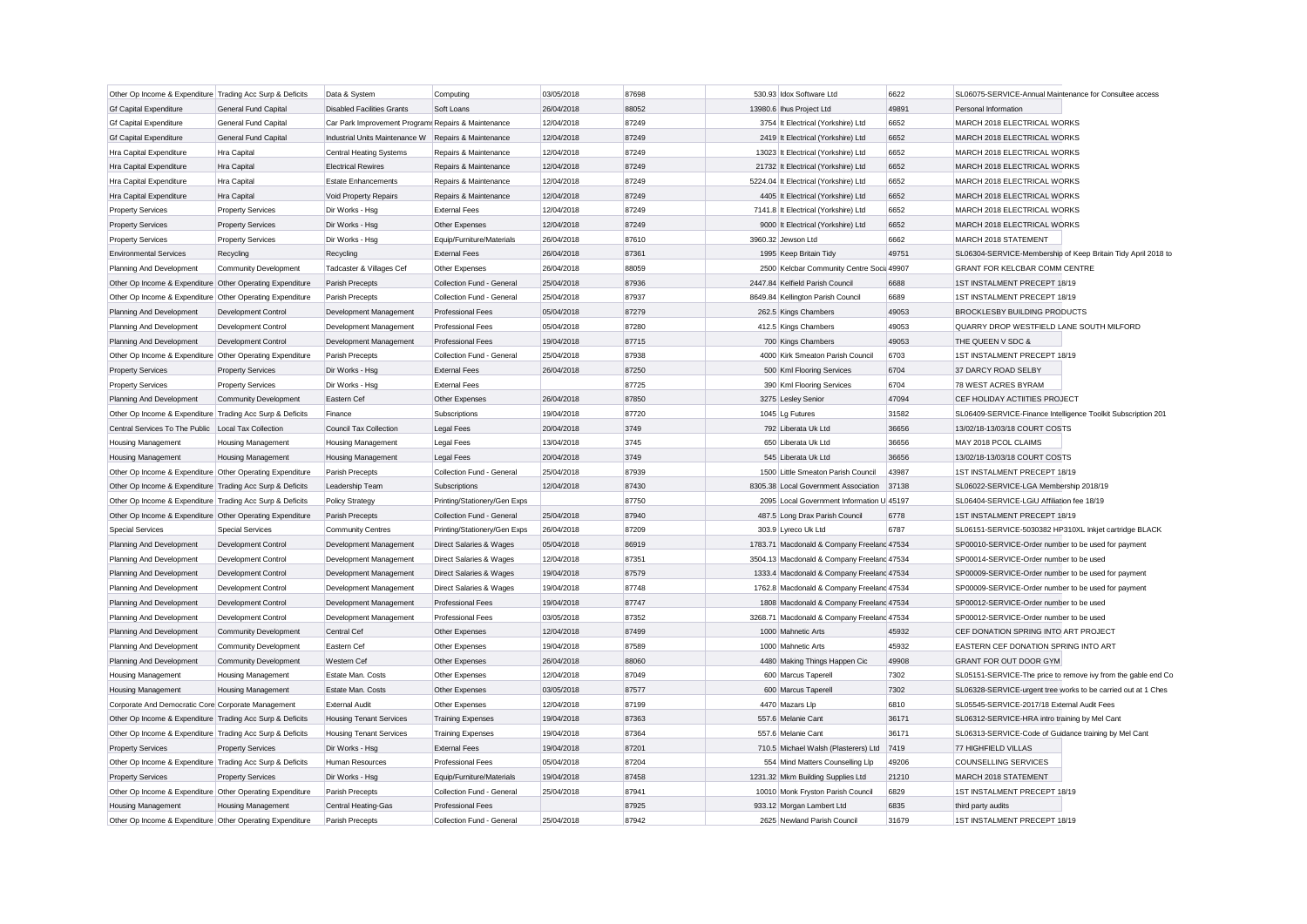| Planning And Development                                  | Economic Development                                          | P4g Open For Business                                                                 | Other Expenses            | 05/04/2018               | 86985 | 395 Newsquest Media Group Ltd                                                          | 49721 | SL06239-SERVICE-place branding advertising York Press                                            |
|-----------------------------------------------------------|---------------------------------------------------------------|---------------------------------------------------------------------------------------|---------------------------|--------------------------|-------|----------------------------------------------------------------------------------------|-------|--------------------------------------------------------------------------------------------------|
| Other Op Income & Expenditure Other Operating Expenditure |                                                               | Parish Precepts                                                                       | Collection Fund - General | 25/04/2018               | 87943 | 5000 Newton Kyme Cum Toulston Par 6874                                                 |       | 1ST INSTALMENT PRECEPT 18/19                                                                     |
| Holding & Personal Accounts                               | Miscellaneous Holding Accounts Sect 106 - Healthcare          |                                                                                       | Barlby & Osgodby Parish   | 19/04/2018               | 87718 | 11731.84 Nhs England                                                                   | 48314 | 2013/0478/FUL S106 HEALTHCARE                                                                    |
| Other Op Income & Expenditure Other Operating Expenditure |                                                               | Parish Precepts                                                                       | Collection Fund - General | 25/04/2018               | 87944 | 18500 North Duffield Parish Council                                                    | 6884  | 1ST INSTALMENT PRECEPT 18/19                                                                     |
| <b>Housing Management</b>                                 | <b>Housing Management</b>                                     | Resource Accounting                                                                   | Other Expenses            |                          | 87727 | 2060 Northern Housing Consortium Ltd 6888                                              |       | SL06427-SERVICE-55269 Northern Housing consortium full member                                    |
| <b>Environmental Services</b>                             | <b>Trade Waste</b>                                            | Commercial Waste                                                                      | <b>External Fees</b>      | 05/04/2018               | 86989 | 14078.17 North Yorkshire County Council 6902                                           |       | SL06203-S1013029-BULK WASTE DISPOSAL NYCC                                                        |
| <b>Gf Capital Expenditure</b>                             | General Fund Capital                                          | Ict - Capital                                                                         | Computing                 | 05/04/2018               | 86995 | 1125 North Yorkshire County Council                                                    | 45902 | SL06170-SERVICE-Mitel Speaker Conference Phones                                                  |
| Holding & Personal Accounts                               | Miscellaneous Holding Accounts C. Tax Payers Coll Fund Acc    |                                                                                       | Nycc Precept              | 18/04/2018               | 87709 | 3500988 North Yorkshire County Council                                                 | 32208 | 20/04/18 PRECEPT INSTALMENT                                                                      |
| Holding & Personal Accounts                               | Miscellaneous Holding Accounts Nndr Payers Coll Fund (Old)    |                                                                                       | <b>Collection Fund</b>    | 26/04/2018               | 88051 | 263365 North Yorkshire County Council                                                  | 32208 | retained business rates                                                                          |
| Holding & Personal Accounts                               |                                                               | Miscellaneous Holding Accounts Sect 106 Educate - Dev Contrib Barlby & Osgodby Parish |                           | 19/04/2018               | 87719 | 299122 North Yorkshire County Council 31845                                            |       | 2013/0478/FUL TURNHEAD CRESCENT FARM BAR                                                         |
| Holding & Personal Accounts                               | Miscellaneous Holding Accounts Sect 106 Public Tran / Traffic |                                                                                       | <b>Brayton Parish</b>     | 19/04/2018               | 87717 | 55000 North Yorkshire County Council 6902                                              |       | 2015/0367/FUL BARFF LANE BRAYTON                                                                 |
| <b>Housing General Fund</b>                               | Private Sector Housing Renewal Home Imp Agency                |                                                                                       | Other Establishments      | 12/04/2018               | 85250 | 19000 North Yorkshire County Council 31845                                             |       | SL05914-SERVICE-Selby Home Improvement Agency - Funding contr                                    |
| Other Op Income & Expenditure Trading Acc Surp & Deficits |                                                               | <b>Business Transformation</b>                                                        | <b>Professional Fees</b>  | 26/04/2018               | 87248 | 5320 North Yorkshire County Council                                                    | 45902 | SL06259-SERVICE-ICT Architecture Roadmap resource                                                |
| Other Op Income & Expenditure Trading Acc Surp & Deficits |                                                               | Central Telephones                                                                    | Communications            | 12/04/2018               | 86992 | 3134.29 North Yorkshire County Council                                                 | 45902 | SL04608-SERVICE-NYCC Invoice for Azzuri Telephone Charges - Q                                    |
| Other Op Income & Expenditure Trading Acc Surp & Deficits |                                                               | Human Resources                                                                       | <b>Training Expenses</b>  | 26/04/2018               | 87219 | 1550 North Yorkshire County Council 6902                                               |       | SL05759-SERVICE-IOSH Manging Safely                                                              |
| Other Op Income & Expenditure Trading Acc Surp & Deficits |                                                               | Ict                                                                                   | Communications            | 19/04/2018               | 86994 | 947.5 North Yorkshire County Council 6902                                              |       | SL04273-SERVICE-5 x Mitel 5330e Phones                                                           |
| Other Op Income & Expenditure Trading Acc Surp & Deficits |                                                               | Marketing & Comms                                                                     | Other Expenses            | 26/04/2018               | 87217 | 490 North Yorkshire County Council 6902                                                |       | SL05921-SERVICE-Citizenlink design                                                               |
| Planning And Development                                  | Development Control                                           | Development Management                                                                | Advertising               | 26/04/2018               | 87220 | 302.4 North Yorkshire County Council                                                   | 6902  | SL05574-SERVICE-Advert - Selby Times 09.11.17                                                    |
| Planning And Development                                  | <b>Development Control</b>                                    | Development Management                                                                | Advertising               | 26/04/2018               | 87220 | 398.94 North Yorkshire County Council 6902                                             |       | SL05574-SERVICE-Advert - The Press 08.11.17                                                      |
| Planning And Development                                  | <b>Development Control</b>                                    | Development Management                                                                | Advertising               | 26/04/2018               | 87220 | 405.9 North Yorkshire County Council                                                   | 6902  | SL05574-SERVICE-Advert - Wetherby News 09.11.17                                                  |
| Planning And Development                                  | <b>Development Control</b>                                    | Development Management                                                                | Advertising               | 26/04/2018               | 87221 | 335.79 North Yorkshire County Council 6902                                             |       | SL05615-SERVICE-Advert- Pontefract & Castleford Express                                          |
| Planning And Development                                  | Development Control                                           | Development Management                                                                | Advertising               | 26/04/2018               | 87221 | 336 North Yorkshire County Council                                                     | 6902  | SL05615-SERVICE-Advert - Selby Times 16.11.17                                                    |
| Planning And Development                                  | <b>Development Control</b>                                    | Development Management                                                                | Advertising               | 26/04/2018               | 87222 | 309.96 North Yorkshire County Council                                                  | 6902  | SL05617-SERVICE-Advert - Ponte & Cass Express 23.11.17                                           |
| Planning And Development                                  | Development Control                                           | Development Management                                                                | Advertising               | 26/04/2018               | 87222 | 405.9 North Yorkshire County Council                                                   | 6902  | SL05617-SERVICE-Advert - Wetherby News 23.11.17                                                  |
| Planning And Development                                  | <b>Development Control</b>                                    | Development Management                                                                | Advertising               | 26/04/2018               | 87224 | 420 North Yorkshire County Council 6902                                                |       | SL05706-SERVICE-Advert - Selby Times 07.12.17                                                    |
| Planning And Development                                  | Development Control                                           | Development Management                                                                | Advertising               | 26/04/2018               | 87224 | 683.86 North Yorkshire County Council 6902                                             |       | SL05706-SERVICE-Advert - The Press 08.12.17                                                      |
| Planning And Development                                  | <b>Development Control</b>                                    | Development Management                                                                | Advertising               | 26/04/2018               | 87225 | 361.62 North Yorkshire County Council 6902                                             |       | SL05738-SERVICE-Advert - Ponte & Cass Express 14.12.17                                           |
| Planning And Development                                  | <b>Development Control</b>                                    | Development Management                                                                | Advertising               | 26/04/2018               | 87225 | 285.6 North Yorkshire County Council 6902                                              |       | SL05738-SERVICE-Advert - Selby Times 14.12.17                                                    |
| Planning And Development                                  | <b>Development Control</b>                                    | Development Management                                                                | Advertising               | 26/04/2018               | 87226 | 516.6 North Yorkshire County Council 6902                                              |       | SL05772-SERVICE-Advert - Ponte & Cass Express 21.12.17                                           |
| Planning And Development                                  | Development Control                                           | Development Management                                                                | Advertising               | 26/04/2018               | 87226 | 420 North Yorkshire County Council 6902                                                |       | SL05772-SERVICE-Advert - Selby Times 21.12.17                                                    |
| Planning And Development                                  | <b>Development Control</b>                                    | Development Management                                                                | Advertising               | 26/04/2018               | 87226 | 479.7 North Yorkshire County Council 6902                                              |       | SL05772-SERVICE-Advert - Wetherby News 21.12.17                                                  |
| Planning And Development                                  | <b>Development Control</b>                                    | Development Management                                                                | Advertising               | 26/04/2018               | 87227 | 439.11 North Yorkshire County Council 6902                                             |       | SL05800-SERVICE-Advert - P & C Express 04.01.18                                                  |
| Planning And Development                                  | <b>Development Control</b>                                    | Development Management                                                                | Advertising               | 26/04/2018               | 87227 | 405.9 North Yorkshire County Council                                                   | 6902  | SL05800-SERVICE-Advert - Wetherby News 04.01.18                                                  |
| Planning And Development                                  | Development Control                                           | Development Management                                                                | Advertising               | 26/04/2018               | 87235 | 769.34 North Yorkshire County Council 6902                                             |       | SL05356-SERVICE-Advert - The Press 28/09/2017                                                    |
| Planning And Development                                  | <b>Development Control</b>                                    | Development Management                                                                | Advertising               | 26/04/2018               | 87236 | 284.13 North Yorkshire County Council                                                  | 6902  | SL05356-SERVICE-Advert - Pontefract & Castleford Express 28/0                                    |
| Planning And Development                                  | Development Control                                           | Development Management                                                                | Advertising               | 26/04/2018               | 87236 | 479.7 North Yorkshire County Council 6902                                              |       | SL05356-SERVICE-Advert - Wetherby News 28/09/2017                                                |
| Planning And Development                                  | <b>Development Control</b>                                    | Development Management                                                                | Advertising               | 26/04/2018               | 87237 | 336 North Yorkshire County Council                                                     | 6902  | SL05383-SERVICE-Advert - Selby Times 05.10.17                                                    |
|                                                           | <b>Development Control</b>                                    |                                                                                       |                           | 26/04/2018               | 87237 | 664.2 North Yorkshire County Council 6902                                              |       | SL05383-SERVICE-Advert - Wetherby News 05.10.17                                                  |
| Planning And Development                                  | Development Control                                           | Development Management                                                                | Advertising               | 26/04/2018               | 87238 | 284.13 North Yorkshire County Council                                                  | 6902  | SL05415-SERVICE-Advert - P&C Express 12.10.17                                                    |
| Planning And Development                                  |                                                               | Development Management                                                                | Advertising               |                          | 87238 |                                                                                        |       |                                                                                                  |
| Planning And Development                                  | <b>Development Control</b><br>Development Control             | Development Management<br>Development Management                                      | Advertising               | 26/04/2018<br>26/04/2018 | 87238 | 571.2 North Yorkshire County Council 6902<br>405.9 North Yorkshire County Council 6902 |       | SL05415-SERVICE-Advert - Selby Times 12.10.17<br>SL05415-SERVICE-Advert - Wetherby News 12.10.17 |
| Planning And Development                                  |                                                               |                                                                                       | Advertising               |                          |       |                                                                                        |       |                                                                                                  |
| Planning And Development                                  | Development Control                                           | Development Management                                                                | Advertising               | 26/04/2018               | 87239 | 387.45 North Yorkshire County Council 6902                                             |       | SL05478-SERVICE-Advert - Pontefract & Castleford Express 19/1                                    |
| Planning And Development                                  | <b>Development Control</b>                                    | Development Management                                                                | Advertising               | 26/04/2018               | 87239 | 302.4 North Yorkshire County Council 6902                                              |       | SL05478-SERVICE-Advert - Selby Times 19/10/17                                                    |
| Planning And Development                                  | <b>Development Control</b>                                    | Development Management                                                                | Advertising               | 26/04/2018               | 87239 | 512.89 North Yorkshire County Council 6902                                             |       | SL05478-SERVICE-Advert - The Press 18/10/17                                                      |
| Planning And Development                                  | <b>Development Control</b>                                    | Development Management                                                                | Advertising               | 26/04/2018               | 87239 | 664.2 North Yorkshire County Council 6902                                              |       | SL05478-SERVICE-Advert - Wetherby News 19/10/17                                                  |
| Planning And Development                                  | <b>Development Control</b>                                    | Development Management                                                                | Advertising               | 26/04/2018               | 87240 | 594.09 North Yorkshire County Council 6902                                             |       | SL05522-SERVICE-Advert - Pontefract & Castleford Express 26/1                                    |
| Planning And Development                                  | <b>Development Control</b>                                    | Development Management                                                                | Advertising               | 26/04/2018               | 87240 | 436.8 North Yorkshire County Council                                                   | 6902  | SL05522-SERVICE-Advert - Selby Times 26/10/17                                                    |
| Planning And Development                                  | <b>Development Control</b>                                    | Development Management                                                                | Advertising               | 26/04/2018               | 87240 | 627.3 North Yorkshire County Council                                                   | 6902  | SL05522-SERVICE-Advert - Wetherby News 26/10/17                                                  |
| Planning And Development                                  | <b>Development Control</b>                                    | Development Management                                                                | Advertising               | 26/04/2018               | 87241 | 436.8 North Yorkshire County Council                                                   | 6902  | SL05553-SERVICE-Advert - Ponte & Cass Express 02.11.17                                           |
| Planning And Development                                  | <b>Development Control</b>                                    | Development Management                                                                | Advertising               | 26/04/2018               | 87241 | 852.39 North Yorkshire County Council                                                  | 6902  | SL05553-SERVICE-Advert - Selby Times 02.11.17                                                    |
| Planning And Development                                  | <b>Development Control</b>                                    | Development Management                                                                | Advertising               | 26/04/2018               | 87243 | 284.13 North Yorkshire County Council                                                  | 6902  | SL05292-SERVICE-Advert - P&C Express 14.09.17                                                    |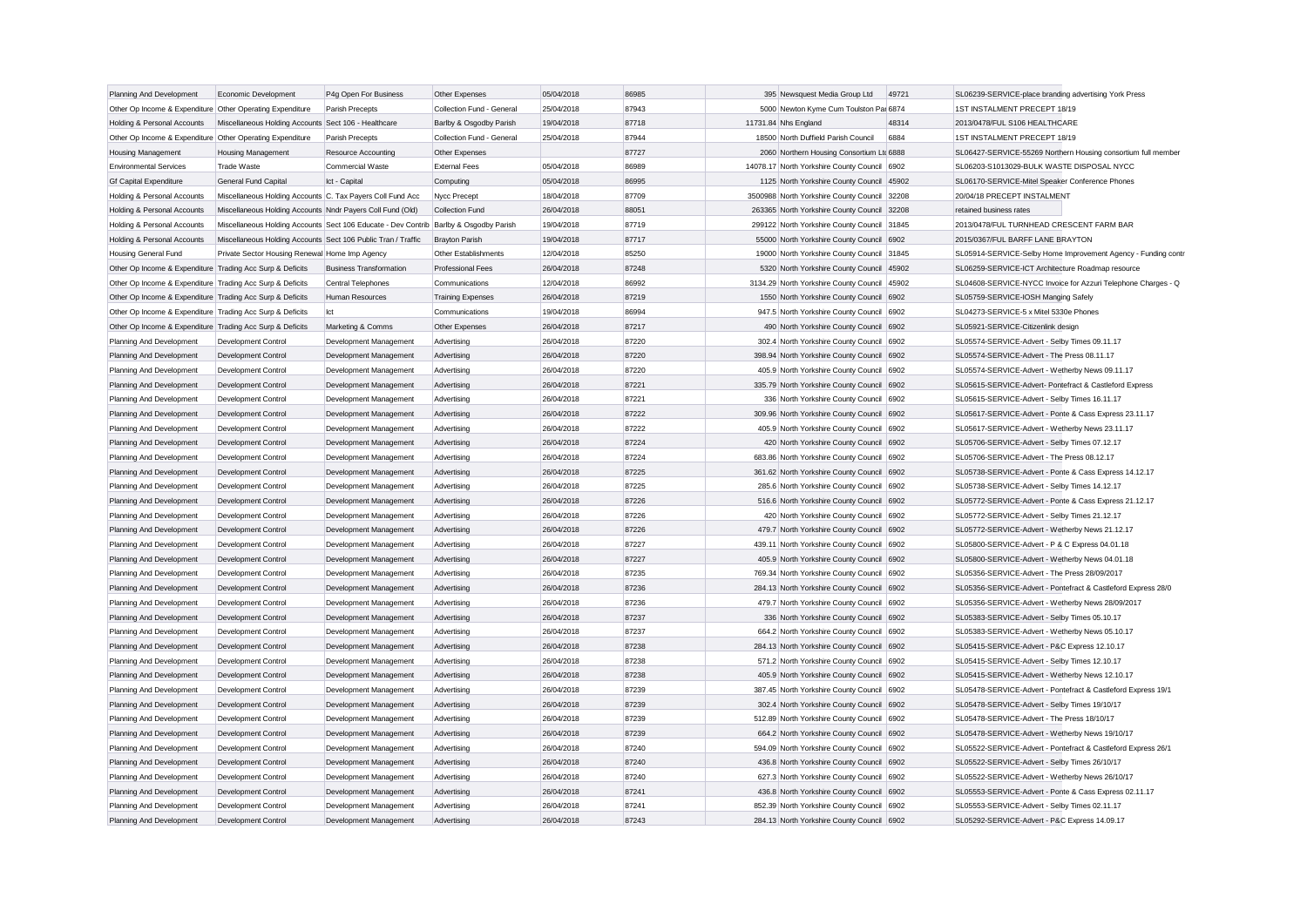| Planning And Development                                  | Development Control                                        | Development Management                     | Advertising              | 26/04/2018 | 87243 | 319.2 North Yorkshire County Council 6902   |       | SL05292-SERVICE-Advert - Selby Times 14.09.17                 |
|-----------------------------------------------------------|------------------------------------------------------------|--------------------------------------------|--------------------------|------------|-------|---------------------------------------------|-------|---------------------------------------------------------------|
| Planning And Development                                  | Development Control                                        | Development Management                     | Advertising              | 26/04/2018 | 87244 | 336 North Yorkshire County Council 6902     |       | SL05240-SERVICE-Advert - Selby Times 07.09.17                 |
| Planning And Development                                  | Development Control                                        | Development Management                     | Advertising              | 26/04/2018 | 87244 | 405.9 North Yorkshire County Council 6902   |       | SL05240-SERVICE-Advert - Wetherby News 07.09.17               |
| Planning And Development                                  | Development Control                                        | Development Management                     | Advertising              | 26/04/2018 | 87283 | 516.6 North Yorkshire County Council 6902   |       | SL05846-SERVICE-Advert - Ponte & Cass Express 11.01.18        |
| Planning And Development                                  | Development Control                                        | Development Management                     | Advertising              | 26/04/2018 | 87283 | 571.2 North Yorkshire County Council 6902   |       | SL05846-SERVICE-Advert - Selby Times 11.01.18                 |
| Planning And Development                                  | Development Control                                        | Development Management                     | Advertising              | 26/04/2018 | 87283 | 455.9 North Yorkshire County Council 6902   |       | SL05846-SERVICE-Advert - The Press 10.01.18                   |
| Planning And Development                                  | Development Control                                        | Development Management                     | Advertising              | 26/04/2018 | 87284 | 309.96 North Yorkshire County Council 6902  |       | SL05891-SERVICE-Advert - Ponte & Cass Express 18.01.18        |
| Planning And Development                                  | Development Control                                        | Development Management                     | Advertising              | 26/04/2018 | 87284 | 369.6 North Yorkshire County Council 6902   |       | SL05891-SERVICE-Advert - Selby Times 18.01.18                 |
| Planning And Development                                  | Development Control                                        | Development Management                     | Advertising              | 26/04/2018 | 87284 | 880.2 North Yorkshire County Council 6902   |       | SL05891-SERVICE-Advert - The Press 17.01.18                   |
| Planning And Development                                  | Development Control                                        | Development Management                     | Advertising              | 26/04/2018 | 87284 | 627.3 North Yorkshire County Council 6902   |       | SL05891-SERVICE-Advert - Wetherby News 18.01.18               |
| Planning And Development                                  | Development Control                                        | Development Management                     | Advertising              | 26/04/2018 | 87285 | 335.79 North Yorkshire County Council 6902  |       | SL05927-SERVICE-Advert - Ponte & Cass Express 25.01.18        |
| Planning And Development                                  | Development Control                                        | Development Management                     | Advertising              | 26/04/2018 | 87285 | 504 North Yorkshire County Council 6902     |       | SL05927-SERVICE-Advert - Selby Times 25.01.18                 |
| Planning And Development                                  | Development Control                                        | Development Management                     | Advertising              | 26/04/2018 | 87285 | 469.44 North Yorkshire County Council 6902  |       | SL05927-SERVICE-Advert - The Press 24.01.18                   |
| Planning And Development                                  | Development Control                                        | Development Management                     | Advertising              | 26/04/2018 | 87286 | 581.17 North Yorkshire County Council 6902  |       | SL05960-SERVICE-Advert - Ponte & Cass Express 01.02.18        |
| Planning And Development                                  | Development Control                                        | Development Management                     | Advertising              | 26/04/2018 | 87286 | 680.4 North Yorkshire County Council 6902   |       | SL05960-SERVICE-Advert - Selby Times 01.02.18                 |
| Planning And Development                                  | Development Control                                        | Development Management                     | Advertising              | 26/04/2018 | 87286 | 469.44 North Yorkshire County Council 6902  |       | SL05960-SERVICE-Advert - The Press 31.01.18                   |
| Planning And Development                                  | Development Control                                        | Development Management                     | Advertising              | 26/04/2018 | 87286 | 405.9 North Yorkshire County Council 6902   |       | SL05960-SERVICE-Advert - Wetherby News 01.02.18               |
| Planning And Development                                  | <b>Development Control</b>                                 | Development Management                     | Advertising              | 26/04/2018 | 87287 | 318.2 North Yorkshire County Council 6902   |       | SL06014-SERVICE-Advert - Selby Times 08.02.18                 |
| Planning And Development                                  | Development Control                                        | Development Management                     | Advertising              | 26/04/2018 | 87288 | 309.96 North Yorkshire County Council 6902  |       | SL06050-SERVICE-Advert - Ponte & Cass Express 15.02.18        |
| Planning And Development                                  | Development Control                                        | Development Management                     | Advertising              | 26/04/2018 | 87288 | 410.76 North Yorkshire County Council 6902  |       | SL06050-SERVICE-Advert - The Press 14.02.18                   |
| Planning And Development                                  | Development Control                                        | Development Management                     | Advertising              | 26/04/2018 | 87289 | 335.79 North Yorkshire County Council 6902  |       | SL06083-SERVICE-Advert - Pontefract & Castleford Express 22/0 |
| Planning And Development                                  | Development Control                                        | Development Management                     | Advertising              | 26/04/2018 | 87289 | 403.2 North Yorkshire County Council 6902   |       | SL06083-SERVICE-Advert - Selby Times 22/02/2018               |
| Planning And Development                                  | Development Control                                        | Development Management                     | Advertising              | 26/04/2018 | 87289 | 469.44 North Yorkshire County Council 6902  |       | SL06083-SERVICE-Advert - The Press 21/02/2018                 |
| Planning And Development                                  | <b>Development Control</b>                                 | Development Management                     | Advertising              | 26/04/2018 | 87290 | 439.11 North Yorkshire County Council 6902  |       | SL06108-SERVICE-Advert - Ponte & Cass Express 01.03.18        |
| Planning And Development                                  | Development Control                                        | Development Management                     | Advertising              | 26/04/2018 | 87290 | 469.44 North Yorkshire County Council 6902  |       | SL06108-SERVICE-Advert - The Press 28.02.18                   |
| Planning And Development                                  | Development Control                                        | Development Management                     | Advertising              | 26/04/2018 | 87292 | 387.45 North Yorkshire County Council 6902  |       | SL06155-SERVICE-Advert - Ponte & Cass Express 08.03.18        |
| Planning And Development                                  | Development Control                                        | Development Management                     | Advertising              | 26/04/2018 | 87292 | 384.75 North Yorkshire County Council 6902  |       | SL06155-SERVICE-Advert - Selby Times 08.03.18                 |
| Planning And Development                                  | Development Control                                        | Development Management                     | Advertising              | 26/04/2018 | 87292 | 528.12 North Yorkshire County Council 6902  |       | SL06155-SERVICE-Advert - The Press 07.03.18                   |
| Planning And Development                                  | Development Control                                        | Development Management                     | Advertising              | 26/04/2018 | 87292 | 405.9 North Yorkshire County Council 6902   |       | SL06155-SERVICE-Advert - Wetherby News 08.03.18               |
| Planning And Development                                  | Development Control                                        | Development Management                     | Advertising              | 26/04/2018 | 87293 | 704.16 North Yorkshire County Council 6902  |       | SL06223-SERVICE-Advert - The Press 14.03.18                   |
| Planning And Development                                  | Development Control                                        | Development Management                     | Advertising              | 26/04/2018 | 87293 | 405.9 North Yorkshire County Council 6902   |       | SL06223-SERVICE-Advert - Wetherby News 15.03.18               |
| Planning And Development                                  | Development Control                                        | Development Management                     | Advertising              | 26/04/2018 | 87294 | 361.62 North Yorkshire County Council 6902  |       | SL06252-SERVICE-Advert - P & C Express 22.03.18               |
| Planning And Development                                  | Development Control                                        | Development Management                     | Advertising              | 26/04/2018 | 87294 | 336 North Yorkshire County Council 6902     |       | SL06252-SERVICE-Advert - Selby Times 22.03.18                 |
| Planning And Development                                  | Development Control                                        | Development Management                     | Advertising              | 26/04/2018 | 87294 | 792.18 North Yorkshire County Council 6902  |       | SL06252-SERVICE-Advert - The Press 21.03.18                   |
| Planning And Development                                  | Development Control                                        | Development Management                     | <b>Professional Fees</b> | 26/04/2018 | 87214 | 1373.25 North Yorkshire County Council 6902 |       | SL06234-SERVICE-NYCC ecology SLA March                        |
| Planning And Development                                  | <b>Planning Policy</b>                                     | Neighbourhood Plans                        | <b>Professional Fees</b> | 26/04/2018 | 87242 | 714 North Yorkshire County Council 6902     |       | SL05536-SERVICE-Selby Times - Notice for Community Right to b |
| Holding & Personal Accounts                               | Miscellaneous Holding Accounts C. Tax Payers Coll Fund Acc |                                            | Nyfra Precept            | 18/04/2018 | 87708 | 194000 North Yorkshire Fire & Rescue        | 32207 | 20/04/18 PRECEPT INSTALMENT                                   |
| Holding & Personal Accounts                               | Miscellaneous Holding Accounts Nndr Payers Coll Fund (Old) |                                            | <b>Collection Fund</b>   | 26/04/2018 | 88050 | 29263 North Yorkshire Fire & Rescue         | 32207 | retained business rates                                       |
| Holding & Personal Accounts                               | Miscellaneous Holding Accounts C. Tax Payers Coll Fund Acc |                                            | Nypa Precept             | 18/04/2018 | 87710 | 652680 North Yorkshire Pcc                  | 32209 | 20/04/18 PRECEPT INSTALMENT                                   |
| Highways, Roads And Transport Parking Services            |                                                            | Car Parks-Other                            | <b>Energy Costs</b>      | 19/04/2018 | 87412 | 1069.43 Npower Ltd                          | 6917  | 1/1/18-31/3/18 BRITANNIA CAR PARK                             |
| Highways, Roads And Transport Parking Services            |                                                            | Car Parks Pay & Dis.                       | <b>Energy Costs</b>      | 19/04/2018 | 87417 | 255.92 Npower Ltd                           | 6917  | 1/1/18-31/3/18 TICKET MACHINES                                |
| Other Op Income & Expenditure Trading Acc Surp & Deficits |                                                            | Access Selby - Contact Centre Energy Costs |                          | 19/04/2018 | 87414 | 779.29 Npower Ltd                           | 6917  | 1/1/18-31/3/18 MARKET CROSS                                   |
| Other Op Income & Expenditure Trading Acc Surp & Deficits |                                                            | Access Selby - Contact Centre Energy Costs |                          | 19/04/2018 | 87510 | 1137.5 Npower Ltd                           | 6917  | 1/3/18-31/3/18 MARKET CROSS                                   |
| Planning And Development                                  | Economic Development                                       | Prospect Centre Mr                         | <b>Energy Costs</b>      | 19/04/2018 | 87633 | 921.86 Npower Ltd                           | 6917  | 1/3/18-31/3/18 PROSPECT CENTRE                                |
| Planning And Development                                  | Economic Development                                       | The Vivars Mr                              | <b>Energy Costs</b>      | 19/04/2018 | 87690 | 417.32 Npower Ltd                           | 6917  | 1/3/18-31/3/18 VIVARS INDUSTRIAL CENTRE                       |
| <b>Property Services</b>                                  | <b>Property Services</b>                                   | Dir Works - Hsa                            | Other Expenses           | 26/04/2018 | 87829 | 430 Npower Ltd                              | 6917  | 1/4/18-31/3/19 METER OPERATOR ANNUAL CHA                      |
| <b>Special Services</b>                                   | <b>Special Services</b>                                    | <b>Community Centres</b>                   | <b>Energy Costs</b>      | 12/04/2018 | 87263 | 352.28 Npower Ltd                           | 6917  | 1/2/18-22/2/18 ANNE SHARPE CENTRE                             |
| <b>Special Services</b>                                   | <b>Special Services</b>                                    | <b>Community Centres</b>                   | <b>Energy Costs</b>      | 12/04/2018 | 87264 | 496.41 Npower Ltd                           | 6917  | 1/1/18-31/1/18 ANNE SHARPE CENTRE                             |
| <b>Special Services</b>                                   | <b>Special Services</b>                                    | <b>Community Centres</b>                   | <b>Energy Costs</b>      | 12/04/2018 | 87265 | 491.21 Npower Ltd                           | 6917  | 1/12/17-31/12/17 ANNE SHARPE CENTRE                           |
| <b>Special Services</b>                                   | <b>Special Services</b>                                    | <b>Community Centres</b>                   | <b>Energy Costs</b>      | 12/04/2018 | 87266 | 468.92 Npower Ltd                           | 6917  | 1/11/17-30/11/17 ANNE SHARPE CENTRE                           |
| <b>Special Services</b>                                   | Special Services                                           | <b>Community Centres</b>                   | <b>Energy Costs</b>      | 12/04/2018 | 87267 | 491.09 Noower Ltd                           | 6917  | 1/10/17-31/10/17 ANNE SHARPE CENTRE                           |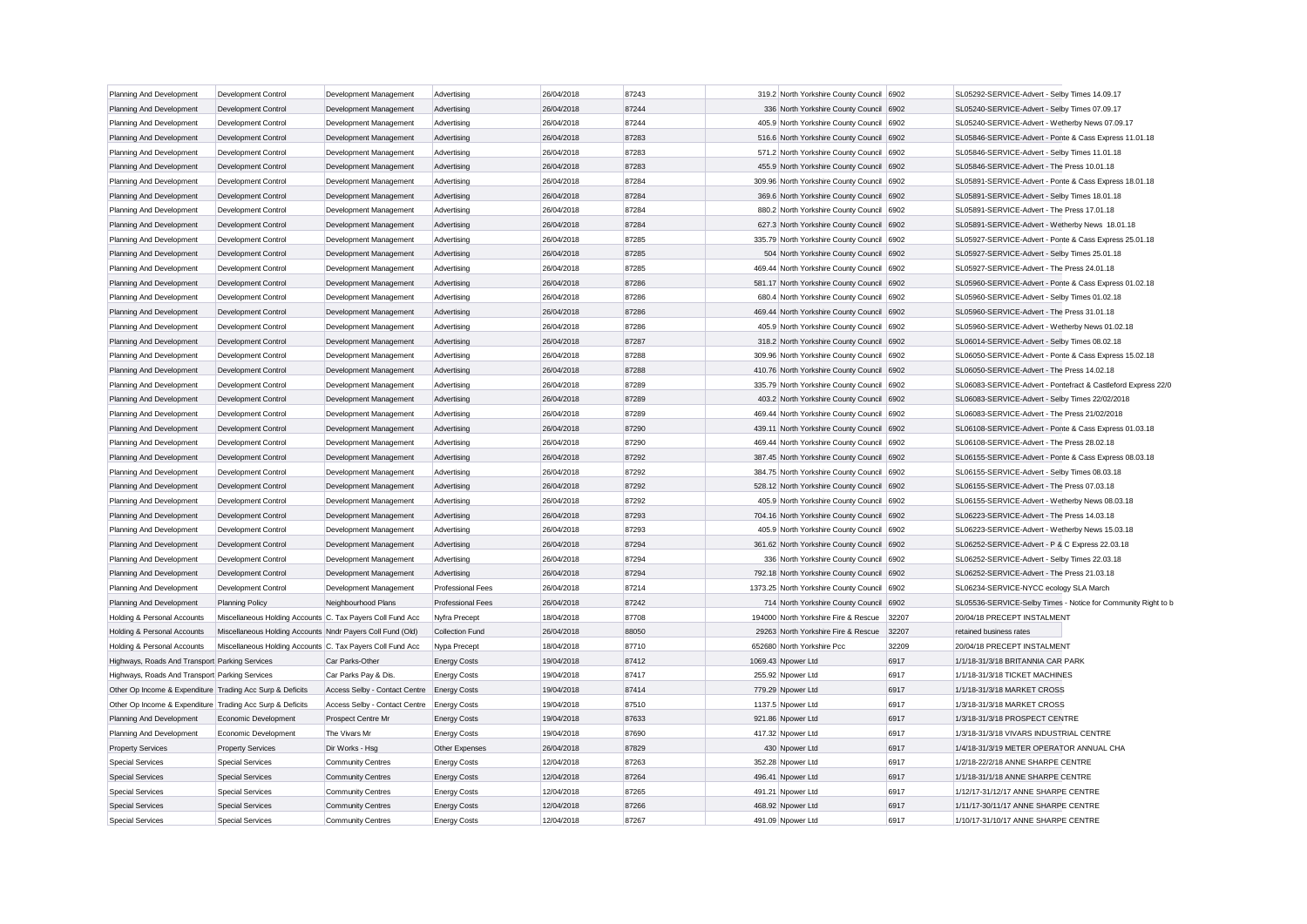| <b>Special Services</b>                                   | <b>Special Services</b>                            | <b>Community Centres</b>                            | <b>Energy Costs</b>                      | 12/04/2018 | 87268 | 473.21 Npower Ltd                             | 6917   | 1/9/17-30/9/17 ANNE SHARPE CENTRE                             |
|-----------------------------------------------------------|----------------------------------------------------|-----------------------------------------------------|------------------------------------------|------------|-------|-----------------------------------------------|--------|---------------------------------------------------------------|
| <b>Special Services</b>                                   | Special Services                                   | <b>Community Centres</b>                            | <b>Energy Costs</b>                      | 19/04/2018 | 87511 | 1618.89 Npower Ltd                            | 6917   | 1/3/18-31/3/18 ST WILFRIDS                                    |
| <b>Special Services</b>                                   | <b>Special Services</b>                            | <b>Community Centres</b>                            | <b>Energy Costs</b>                      | 19/04/2018 | 87630 | 591.75 Npower Ltd                             | 6917   | 23/2/18-31/3/18 ANNE SHARPE CENTRE                            |
| <b>Special Services</b>                                   | <b>Special Services</b>                            | <b>Community Centres</b>                            | <b>Energy Costs</b>                      | 19/04/2018 | 87632 | 845.58 Npower Ltd                             | 6917   | 1/3/18-31/3/18 LBH COURT                                      |
| Planning And Development                                  | <b>Planning Policy</b>                             | Dev. Policy Serv. (Plan Selby)                      | <b>Professional Fees</b>                 | 12/04/2018 | 87291 | 469.44 Nycc                                   | HOUC01 | SL06225-SERVICE-Pres release - The Press                      |
| Planning And Development                                  | <b>Planning Policy</b>                             | Dev. Policy Serv. (Plan Selby)                      | Professional Fees                        | 12/04/2018 | 87291 | 323.33 Nycc                                   | HOUC01 | SL06225-SERVICE-Press release - Pontefract and Castleford Tim |
| Planning And Development                                  | <b>Planning Policy</b>                             | Dev. Policy Serv. (Plan Selby)                      | <b>Professional Fees</b>                 | 12/04/2018 | 87291 | 405.9 Nycc                                    | HOUC01 | SL06225-SERVICE-Press release Wetherby News                   |
| <b>Gf Capital Expenditure</b>                             | General Fund Capital                               | Car Park Improvement Program: Repairs & Maintenance |                                          | 26/04/2018 | 87233 | 6306 Parkeon Ltd                              | 43317  | SL05874-SERVICE-Quote ref SA-2018-0201-SS-Selby District Coun |
| Highways, Roads And Transport Parking Services            |                                                    | Car Parks Enforcement                               | Equip/Furniture/Materials                | 03/05/2018 | 87395 | 4954.56 Parkeon Ltd                           | 43317  | SL06085-SERVICE-Maintenance Renewal for 2018/2019 ¿ Contract  |
| Hra Capital Expenditure                                   | Hra Capital                                        | <b>Disabled Adaptation Work</b>                     | Repairs & Maintenance                    | 19/04/2018 | 87521 | 358.4 Paul Harrison                           | 6531   | Personal Information                                          |
| Hra Capital Expenditure                                   | Hra Capital                                        | Pointing Works                                      | Repairs & Maintenance                    | 12/04/2018 | 87299 | 2925 Paul Harrison                            | 6531   | 11 DENISON ROAD SELBY                                         |
| Other Op Income & Expenditure Trading Acc Surp & Deficits |                                                    | Human Resources                                     | <b>Training Expenses</b>                 | 19/04/2018 | 87695 | 630 Ppl Training Ltd                          | 6997   | SL06398-SERVICE-BPEC Unvented Hot Water Systems               |
| Other Op Income & Expenditure Trading Acc Surp & Deficits |                                                    | Human Resources                                     | <b>Training Expenses</b>                 | 26/04/2018 | 87844 | 750 Ppl Training Ltd                          | 6997   | SL06421-SERVICE-Plastering & Rendering Repairs                |
| <b>Property Services</b>                                  | <b>Property Services</b>                           | Dir Works - Hsg                                     | <b>External Fees</b>                     | 26/04/2018 | 87730 | 1339.15 Prism Medical Uk                      | 41970  | 84 WOOVILLE TERRACE SELBY                                     |
| <b>Gf Capital Expenditure</b>                             | General Fund Capital                               | Ict - Capital                                       | Computing                                | 05/04/2018 | 86983 | 370.5 Probrand Limited                        | 37238  | SL06243-SERVICE-10 x SVJ267/DP2VGA2 10 x : SVJ267/DP2DVI2MM6  |
| Other Op Income & Expenditure Trading Acc Surp & Deficits |                                                    | Ict                                                 | Professional Fees                        | 26/04/2018 | 87212 | 352 Razorblue Ltd                             | 27684  | SL06258-SERVICE-2018/19 Managed IT for Infrastructure Q/1584/ |
| Planning And Development                                  | Economic Development                               | P4g Open For Business                               | Other Expenses                           | 12/04/2018 | 87382 | 3000 Regional Media Services Limited 49750    |        | SL06324-SERVICE-place branding advertising The Business Desk  |
| Holding & Personal Accounts                               | Miscellaneous Holding Accounts Cil Holding Account |                                                     | Suspense                                 | 19/04/2018 | 87736 | 1680 Riccall Parish Council                   | 7068   | 15% CIL PC CONTRIBUTION                                       |
| Other Op Income & Expenditure Other Operating Expenditure |                                                    | Parish Precepts                                     | Collection Fund - General                | 25/04/2018 | 87945 | 46989.5 Riccall Parish Council                | 7068   | 1ST INSTALMENT PRECEPT 18/19                                  |
| Other Op Income & Expenditure Trading Acc Surp & Deficits |                                                    | Marketing & Comms                                   | Other Expenses                           | 26/04/2018 | 87724 | 275 Richard Jemison Photographer L 44550      |        | SL06388-SERVICE-Photography support (March 2018)              |
| Planning And Development                                  | <b>Planning Policy</b>                             | Dev. Policy Serv. (Plan Selby)                      | <b>Professional Fees</b>                 | 05/04/2018 | 87021 | 6205.2 Richard Wood Associates Ltd            | 48516  | SL06267-SERVICE-R Wood - Consultancy Fees                     |
| Other Op Income & Expenditure Trading Acc Surp & Deficits |                                                    | <b>Housing Tenant Services</b>                      | Direct Salaries & Wages                  | 26/04/2018 | 87372 | 561.6 Ryedale District Council                | 7105   | SL06345-SERVICE-Lone worker invoice 70341304                  |
| Other Op Income & Expenditure Trading Acc Surp & Deficits |                                                    | <b>Housing Tenant Services</b>                      | <b>External Fees</b>                     | 03/05/2018 | 87606 | 5468.73 Ryedale District Council              | 7105   | SL06425-SERVICE-out of hours repairs 70345355                 |
| <b>Environmental Services</b>                             | Recycling                                          | Recycling                                           | <b>External Fees</b>                     | 03/05/2018 | 87406 | 436.62 Ryedale Organics Ltd                   | 6694   | WEEK 14 GREENWASTE                                            |
| Other Op Income & Expenditure Other Operating Expenditure |                                                    | Parish Precepts                                     | Collection Fund - General                | 25/04/2018 | 87946 | 3000 Ryther Cum Ossendyke Parish C 7107       |        | 1ST INSTALMENT PRECEPT 18/19                                  |
| Central Services To The Public   Local Tax Collection     |                                                    | Council Tax Collection                              | <b>External Fees</b>                     | 06/04/2018 | 3740  | 468.9 Santander                               | 6052   | MARCH 2018 COUNCIL TAX PAYMENTS                               |
| <b>Housing Management</b>                                 | <b>Housing Management</b>                          | <b>Rent Project</b>                                 | <b>External Fees</b>                     | 06/04/2018 | 3739  | 561.89 Santander                              | 6052   | MARCH 2018 HOUSE & GARAGE RENTS                               |
| Other Op Income & Expenditure Other Operating Expenditure |                                                    | Parish Precepts                                     | Collection Fund - General                | 25/04/2018 | 87947 | 12475 Saxton Cum Scarthingwell Parist 7119    |        | 1ST INSTALMENT PRECEPT 18/19                                  |
| Central Services To The Public Local Tax Collection       |                                                    | Council Tax Collection                              | Other Expenses                           | 19/04/2018 | 87079 | 6366.13 Secure And Confidential Docume 49106  |        | SL06292-SERVICE-Annual billing costs                          |
| Highways, Roads And Transport Parking Services            |                                                    | Car Parks Enforcement                               | <b>External Fees</b>                     | 19/04/2018 | 87356 | 578.1 Security Plus Limited                   | 36209  | SL04631-SERVICE-Cash collection SDC car park machines 01/04/1 |
| Corporate And Democratic Core Democratic Rep & Mgmnt      |                                                    | Chairmans Allowance                                 | Members Allowances                       |            | 88024 | 400 Selby Abbey                               | 7142   | SL06451-SERVICE-Hire of Selby Abbey - 28/4/2018               |
| Planning And Development                                  | Community Development                              | Community Engagement Forums External Fees           |                                          | 03/05/2018 | 87517 | 1333.36 Selby District Avs                    | 7159   | SL06382-SERVICE-External Contactors - 31.03.2018              |
| Central Services To The Public                            | Elections                                          | <b>Elections Services</b>                           | Rents                                    | 19/04/2018 | 87612 | 1495.66 Selby District Council                | 7151   | 1/4/18-31/3/19 RENT UNIT 8&9 PROSPECT CE                      |
| <b>Environmental Services</b>                             | Regulatory Servics - Eh                            | <b>Public Conveniences</b>                          | Nndr                                     | 26/04/2018 | 87851 | 1248 Selby District Council                   | 7151   | SUPERLOO AT BRITANNIA CAR PARK                                |
| <b>Environmental Services</b>                             | Regulatory Servics - Eh                            | <b>Public Conveniences</b>                          | Nndr                                     | 26/04/2018 | 87852 | 2640 Selby District Council                   | 7151   | public conveniences station road                              |
| <b>Housing Management</b>                                 | <b>Housing Management</b>                          | Edgerton Lodge                                      | Nndr                                     | 19/04/2018 | 87607 | 13443.97 Selby District Council               | 7151   | APRIL 2018 COUNCIL TAX BILLS                                  |
| Other Op Income & Expenditure Trading Acc Surp & Deficits |                                                    | Access Selby - Contact Centre                       | Nndr                                     | 05/04/2018 | 86906 | 15840 Selby District Council                  | 7151   | <b>NNDR</b>                                                   |
| <b>Property Services</b>                                  | <b>Property Services</b>                           | Dir Works - Hsg                                     | Other Expenses                           | 19/04/2018 | 87607 | 614.3 Selby District Council                  | 7151   | APRIL 2018 COUNCIL TAX BILLS                                  |
| <b>Property Services</b>                                  | <b>Property Services</b>                           | Dir Works - Hsg                                     | Equip/Furniture/Materials                | 26/04/2018 | 87611 | 2750.29 Selby Glass Ltd                       | 7172   | MARCH 2018 STATEMENT                                          |
| Other Op Income & Expenditure Trading Acc Surp & Deficits |                                                    | Human Resources                                     | <b>Professional Fees</b>                 | 12/04/2018 | 87392 | 560 Selby Healthcare Ltd                      | 31239  | SL06308-SERVICE-Occupational Health - March 2018              |
| Other Op Income & Expenditure Other Operating Expenditure |                                                    | Parish Precepts                                     | Collection Fund - General                | 25/04/2018 | 87948 | 265957 Selby Town Council                     | 7184   | 1ST INSTALMENT PRECEPT 18/19                                  |
| <b>Environmental Services</b>                             | <b>Street Cleansing</b>                            | <b>Street Cleansing</b>                             | <b>External Fees</b>                     | 26/04/2018 | 87452 | 300 S & G Taperell                            | 7303   | MARCH 2018 RENTAL OF SKIPS/SWEEPER SKIP                       |
| <b>Property Services</b>                                  | <b>Property Services</b>                           | Dir Works - Hsg                                     | <b>External Fees</b>                     | 26/04/2018 | 87451 | 2153.9 S & G Taperell                         | 7303   | MARCH 2018 SKIP HIRE                                          |
| Other Op Income & Expenditure Trading Acc Surp & Deficits |                                                    | Sherburn Comm.Office                                | Rents                                    | 12/04/2018 | 87515 | 2200 Sherburn In Elmet Community Tr 48230     |        | SL06347-SERVICE-Sherburn Library                              |
| Other Op Income & Expenditure Other Operating Expenditure |                                                    | Parish Precepts                                     | Collection Fund - General                | 25/04/2018 | 87949 | 88475.2 Sherburn In Elmet Parish Counci 7199  |        | 1ST INSTALMENT PRECEPT 18/19                                  |
| Hra Capital Expenditure                                   | Hra Capital                                        | <b>Disabled Adaptation Work</b>                     | Repairs & Maintenance                    | 03/05/2018 | 87581 | 2190 Sherwood Property Building Sen 35336     |        | Personal Information                                          |
| <b>Property Services</b>                                  | <b>Property Services</b>                           | Dir Works - Hsg                                     | <b>External Fees</b>                     | 26/04/2018 | 87370 | 2165 Sherwood Property Building Sen 35336     |        | 3 CHURCH CLOSE HAMBLETON                                      |
| Holding & Personal Accounts                               | Control Accounts                                   | <b>Creditors Control</b>                            | Tax Deduct On Contract Paymer 12/04/2018 |            | 87379 | 1876.1 Simon Calvert Contractors Ltd          | 44422  | CIS DEDUCTION REFUND                                          |
| <b>Housing Management</b>                                 | <b>Housing Management</b>                          | Void - Difficult To Let                             | Other Expenses                           | 05/04/2018 | 87198 | 610 Smart Decorating                          | 46931  | SL06029-SERVICE-Redecorate Communal area 181-195 New Millgate |
| Other Op Income & Expenditure Other Operating Expenditure |                                                    | Parish Precepts                                     | Collection Fund - General                | 25/04/2018 | 87950 | 12330.35 South Milford Parish Council         | 7241   | 1ST INSTALMENT PRECEPT 18/19                                  |
| <b>Housing General Fund</b>                               | <b>Housing Strategy</b>                            | Pfi Scheme (Housing)                                | Other Expenses                           | 03/05/2018 | 87455 | 33932.82 South Yorkshire Housing Ass Ltd 7239 |        | MARCH 2018 UNITARY CHARGE                                     |
|                                                           |                                                    |                                                     |                                          |            |       |                                               |        |                                                               |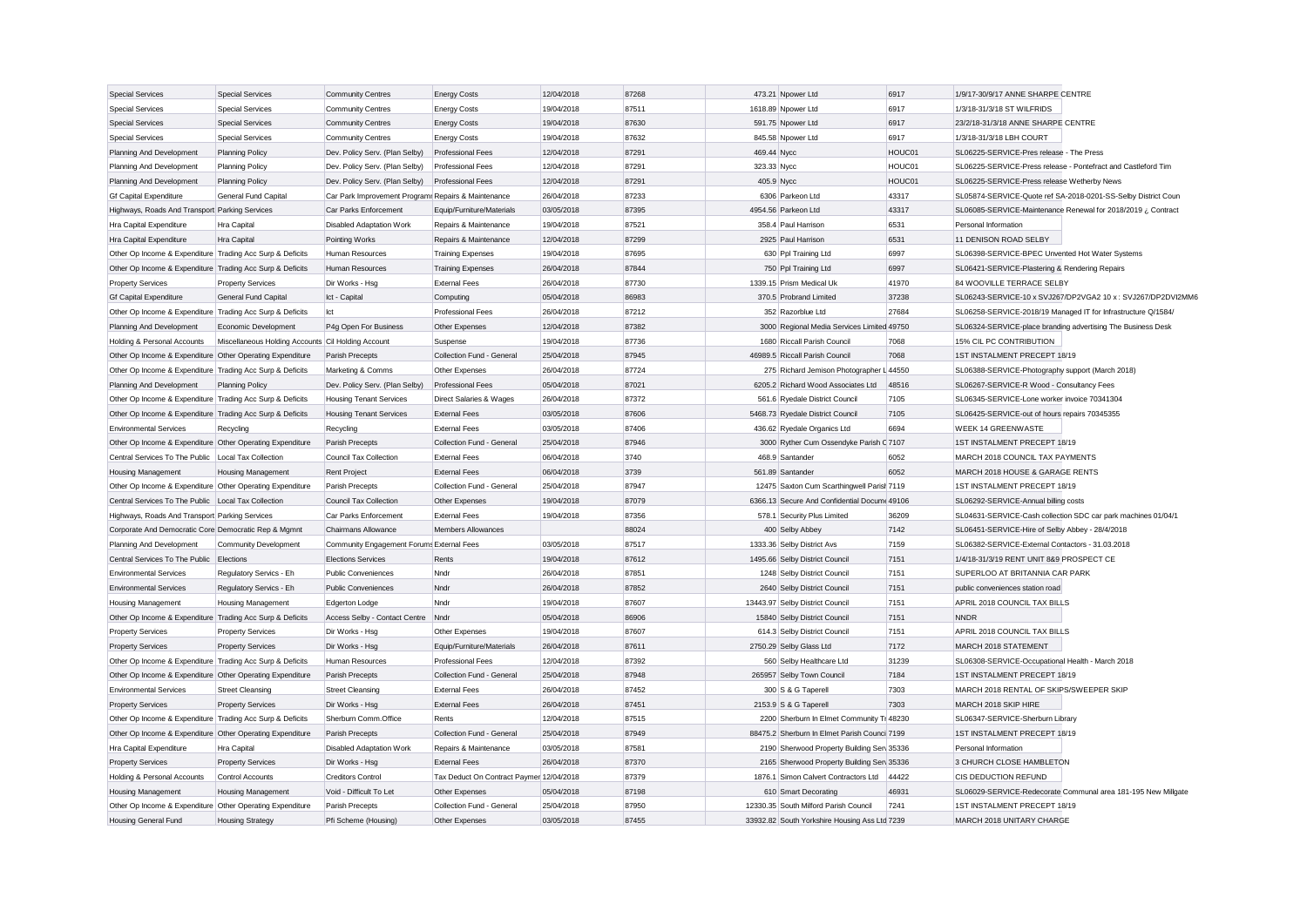| <b>Housing General Fund</b>                               | <b>Housing Strategy</b>      | Pfi Scheme (Housing)                                       | Other Expenses                            | 03/05/2018 | 87505 | 30820.66 South Yorkshire Housing Ass Ltd 7239                                              |       | FEB 2018 REINVOICED INVOICE UNITARY CHAR           |                                                               |
|-----------------------------------------------------------|------------------------------|------------------------------------------------------------|-------------------------------------------|------------|-------|--------------------------------------------------------------------------------------------|-------|----------------------------------------------------|---------------------------------------------------------------|
| <b>Environmental Services</b>                             | <b>Trade Waste</b>           | <b>Clinical Waste</b>                                      | <b>External Fees</b>                      | 26/04/2018 | 87389 | 484.48 Srcl Ltd                                                                            | 7251  | MARCH 2018 HAZ SHARPS WASTE                        |                                                               |
| Corporate And Democratic Core Corporate Management        |                              | <b>Asset Register</b>                                      | <b>Professional Fees</b>                  | 26/04/2018 | 87813 | 1000 Stephensons                                                                           | 7261  |                                                    | SL06332-SERVICE-SDC Asset Desktop Valuation L&B, Garages      |
| Other Op Income & Expenditure Other Operating Expenditure |                              | Parish Precepts                                            | Collection Fund - General                 | 25/04/2018 | 87951 | 2220.07 Stillingfleet Parish Council                                                       | 7263  | 1ST INSTALMENT PRECEPT 18/19                       |                                                               |
| Planning And Development                                  | Community Development        | Tadcaster & Villages Cef                                   | Other Expenses                            | 26/04/2018 | 88063 | 595 St Marys Church                                                                        | 49909 | CEF GRANT FOR FLOOD LIGHTS ON TOWER                |                                                               |
| Hra Capital Expenditure                                   | Hra Capital                  | Phase 1 Hsq Dev Byram Pk Rd Contractor - New Build/ Refurb |                                           | 12/04/2018 | 87376 | 150165.56 Strategic Team Group                                                             | 49806 | <b>BYRAM PARK ROAD</b>                             |                                                               |
| Planning And Development                                  | Community Development        | Tadcaster & Villages Cef                                   | Other Expenses                            | 26/04/2018 | 88066 | 1000 Stutton Village Social Committee 49911                                                |       | CEF GRANT FOR AUDIO VISUAL EQU                     |                                                               |
| Other Op Income & Expenditure Other Operating Expenditure |                              | Parish Precepts                                            | Collection Fund - General                 | 25/04/2018 | 87952 | 4376.2 Stutton With Hazelwood Parish (7272)                                                |       | 1ST INSTALMENT PRECEPT 18/19                       |                                                               |
| Planning And Development                                  | <b>Community Development</b> | Tadcaster & Villages Cef                                   | Other Expenses                            | 26/04/2018 | 88064 | 5000 Tadcaster & Rural Community In 40494                                                  |       | CEF GRANT FOR ARTS FESTIVAL 2018                   |                                                               |
| Other Op Income & Expenditure Other Operating Expenditure |                              | Parish Precepts                                            | Collection Fund - General                 | 25/04/2018 | 87953 | 58139.18 Tadcaster Town Council                                                            | 7297  | 1ST INSTALMENT PRECEPT 18/19                       |                                                               |
| Other Op Income & Expenditure Trading Acc Surp & Deficits |                              | Housing Support & Enforcement Subscriptions                |                                           | 05/04/2018 | 87206 | 1050 Tameside Mbc                                                                          | 7298  | 1/4/18-31/3/19 ANTI FRAUD NETWORK                  |                                                               |
| <b>Housing General Fund</b>                               | Homelessness                 | <b>Homeless Persons</b>                                    | Other Expenses                            | 26/04/2018 | 87906 | 1575 Personal Information                                                                  | 43542 | Personal Information                               |                                                               |
| Housing General Fund                                      | Homelessness                 | Homeless Persons                                           | Other Expenses                            | 26/04/2018 | 87831 | 445.95 Personal Information                                                                | 47230 | Personal Information                               |                                                               |
| Housing General Fund                                      | Homelessness                 | <b>Homeless Persons</b>                                    | Other Expenses                            | 26/04/2018 | 87832 | 1180 Personal Information                                                                  | 47230 | Personal Information                               |                                                               |
| <b>Housing General Fund</b>                               | Homelessness                 | <b>Homeless Persons</b>                                    | Other Expenses                            | 26/04/2018 | 87833 | 1380 Personal Information                                                                  | 47230 | Personal Information                               |                                                               |
| <b>Housing General Fund</b>                               | Homelessness                 | <b>Homeless Persons</b>                                    | Other Expenses                            | 26/04/2018 | 87834 | 700 Personal Information                                                                   | 47230 | Personal Information                               |                                                               |
| <b>Housing General Fund</b>                               | Homelessness                 | <b>Homeless Persons</b>                                    | Other Expenses                            | 26/04/2018 | 87835 | 800 Personal Information                                                                   | 47230 | Personal Information                               |                                                               |
| <b>Environmental Services</b>                             | Regulatory Servics - Eh      | Licensing Act 2003                                         | Licences/Licence Fees                     | 12/04/2018 | 86978 | 300 The Institute Of Licensing                                                             | 29123 | SL06139-SERVICE-Corporate Membership Renewal loL   |                                                               |
| <b>Environmental Services</b>                             | Recycling                    | Recycling                                                  | <b>External Fees</b>                      | 12/04/2018 | 87251 | 528.12 The Maltings Organic Treatment 35116                                                |       | W/E 25/03/18 GREENWASTE                            |                                                               |
| <b>Environmental Services</b>                             |                              |                                                            | <b>External Fees</b>                      | 12/04/2018 | 87385 |                                                                                            |       | W/E 01/04/18 GREENWASTE                            |                                                               |
| <b>Environmental Services</b>                             | Recycling                    | Recycling                                                  | <b>External Fees</b>                      | 19/04/2018 | 87598 | 869.4 The Maltings Organic Treatment 35116<br>1159.02 The Maltings Organic Treatment 35116 |       | W/E 8/4/18 GREENWASTE                              |                                                               |
| <b>Environmental Services</b>                             | Recycling                    | Recycling                                                  | <b>External Fees</b>                      | 26/04/2018 | 87726 |                                                                                            |       | W/E 15/04/18 GREENWASTE                            |                                                               |
|                                                           | Recycling                    | Recycling                                                  |                                           |            |       | 910.08 The Maltings Organic Treatment 35116                                                |       |                                                    |                                                               |
| Other Op Income & Expenditure Other Operating Expenditure |                              | Parish Precepts                                            | Collection Fund - General                 | 25/04/2018 | 87954 | 3057.53 Thorganby Parish Council                                                           | 7322  | 1ST INSTALMENT PRECEPT 18/19                       |                                                               |
| Other Op Income & Expenditure Other Operating Expenditure |                              | Parish Precepts                                            | Collection Fund - General                 | 25/04/2018 | 87955 | 27000 Thorpe Willoughby Parish Counc 7324                                                  |       | 1ST INSTALMENT PRECEPT 18/19                       |                                                               |
| Planning And Development                                  | <b>Planning Policy</b>       | Dev. Policy Serv. (Plan Selby)                             | Staff Recruitment                         | 26/04/2018 | 87281 | 4635.3 Tmp (Uk) Ltd                                                                        | 5101  | SL06268-SERVICE-Planning Recruitment Adverts       |                                                               |
| Other Op Income & Expenditure Other Operating Expenditure |                              | Parish Precepts                                            | Collection Fund - General                 | 25/04/2018 | 87956 | 1150 Towton Grimston & Kirby Wharfe 7347                                                   |       | 1ST INSTALMENT PRECEPT 18/19                       |                                                               |
| <b>Property Services</b>                                  | <b>Property Services</b>     | Dir Works - Hsg                                            | Vehicles Repairs & Maintenance 03/05/2018 |            | 87432 | 3523.1 Turners Garage Ltd                                                                  | 47255 | SL06391-SERVICE-Repairs as per invoice No 83926    |                                                               |
| Central Services To The Public Elections                  |                              | Register Of Electors                                       | Printing/Stationery/Gen Exps              | 26/04/2018 | 87516 | 630.9 Twofold Limited                                                                      | 30155 |                                                    | SL06394-SERVICE-Maintenance Contract Renewal for Scanners     |
| <b>Property Services</b>                                  | <b>Property Services</b>     | Dir Works - Hsg                                            | <b>Running Costs</b>                      | 12/04/2018 | 87500 | 759.47 Uk Fuels Ltd                                                                        | 7373  | <b>FUEL SERVICES</b>                               |                                                               |
| <b>Property Services</b>                                  | <b>Property Services</b>     | Dir Works - Hsg                                            | <b>Running Costs</b>                      | 19/04/2018 | 87714 | 1045.1 Uk Fuels Ltd                                                                        | 7373  | <b>FUEL SERVICES</b>                               |                                                               |
| Other Op Income & Expenditure Other Operating Expenditure |                              | Parish Precepts                                            | Collection Fund - General                 | 25/04/2018 | 87957 | 9997.16 Ulleskelf Parish Council                                                           | 7377  | 1ST INSTALMENT PRECEPT 18/19                       |                                                               |
| Planning And Development                                  | Development Control          | Development Management                                     | <b>Professional Fees</b>                  | 19/04/2018 | 87076 | 550 Valuation Office Agency                                                                | 7399  |                                                    | SL06327-SERVICE-Retrospective order for Inv no. 2500012296201 |
| Planning And Development                                  | Development Control          | Development Management                                     | <b>Professional Fees</b>                  | 19/04/2018 | 87077 | 2000 Valuation Office Agency                                                               | 7399  |                                                    | SL06326-SERVICE-Retrospective order for Inv no 25000119222017 |
| Other Op Income & Expenditure Trading Acc Surp & Deficits |                              | Internal Audit                                             | <b>External Fees</b>                      | 26/04/2018 | 87877 | 67230 Veritau North Yorkshire Ltd                                                          | 33862 | SL06437-SERVICE-2018/19 Audit Services - see notes |                                                               |
| Housing General Fund                                      | Housing Benefits Admin       | Housing Benefit Admin                                      | Other Expenses                            | 05/04/2018 | 87068 | 1703.5 Victoria Forms                                                                      | 46413 | SL06287-SERVICE-eforms                             |                                                               |
| Other Op Income & Expenditure Trading Acc Surp & Deficits |                              | Ict                                                        | Computing                                 | 26/04/2018 | 87354 | 2085.75 Vodafone Limited                                                                   | 6201  |                                                    | SL04916-SERVICE-GCF Core Charge - Local Authority Small User  |
| <b>Environmental Services</b>                             | Regulatory Servics - Eh      | Taxi & Hire Licences                                       | <b>Running Costs</b>                      | 12/04/2018 | 87508 | 1072.5 Watsons                                                                             | 7429  | MARCH 2018 TAXI TESTS CARRIED OUT                  |                                                               |
| <b>Gf Capital Expenditure</b>                             | General Fund Capital         | Industrial Units Maintenance W                             | Repairs & Maintenance                     | 19/04/2018 | 87448 | 2415 Websters (Burn) Glass Ltd                                                             | 7431  | THE VIVARS CENTRE                                  |                                                               |
| Housing Management                                        | Housing Management           | <b>Painting Dwellings</b>                                  | Repairs & Maintenance                     | 12/04/2018 | 87256 | 759.78 Websters (Burn) Glass Ltd                                                           | 7431  | 7 EVERSLEY MOUNT SHERBURN                          |                                                               |
| <b>Housing Management</b>                                 | Housing Management           | <b>Painting Dwellings</b>                                  | Repairs & Maintenance                     | 12/04/2018 | 87257 | 630 Websters (Burn) Glass Ltd                                                              | 7431  | 15 DARCY COURT SELBY                               |                                                               |
| Housing Management                                        | Housing Management           | <b>Painting Dwellings</b>                                  | Repairs & Maintenance                     | 12/04/2018 | 87258 | 680 Websters (Burn) Glass Ltd                                                              | 7431  | 18 CHURCH LANE SELBY                               |                                                               |
| Housing Management                                        | <b>Housing Management</b>    | <b>Painting Dwellings</b>                                  | Repairs & Maintenance                     | 12/04/2018 | 87261 | 1650 Websters (Burn) Glass Ltd                                                             | 7431  | 3 VIKING DRIVE RICCALL                             |                                                               |
| Housing Management                                        | Housing Management           | <b>Painting Dwellings</b>                                  | Repairs & Maintenance                     | 12/04/2018 | 87262 | 620 Websters (Burn) Glass Ltd                                                              | 7431  | 16 LOWFIELD ROAD BARLBY                            |                                                               |
| Housing Management                                        | <b>Housing Management</b>    | <b>Painting Dwellings</b>                                  | Repairs & Maintenance                     | 19/04/2018 | 87437 | 620 Websters (Burn) Glass Ltd                                                              | 7431  | 14 FOSTERGATE SELBY                                |                                                               |
| Housing Management                                        | Housing Management           | <b>Painting Dwellings</b>                                  | Repairs & Maintenance                     | 19/04/2018 | 87438 | 595 Websters (Burn) Glass Ltd                                                              | 7431  | 3 DIXON COURT SELBY                                |                                                               |
| <b>Housing Management</b>                                 | Housing Management           | <b>Painting Dwellings</b>                                  | Repairs & Maintenance                     | 19/04/2018 | 87439 | 625 Websters (Burn) Glass Ltd                                                              | 7431  | 5 PRIMROSE GROVE SELBY                             |                                                               |
| <b>Housing Management</b>                                 | <b>Housing Management</b>    | <b>Painting Dwellings</b>                                  | Repairs & Maintenance                     | 19/04/2018 | 87440 | 650 Websters (Burn) Glass Ltd                                                              | 7431  | 31 CARENTAN CLOSE SELBY                            |                                                               |
| Housing Management                                        | Housing Management           | <b>Painting Dwellings</b>                                  | Repairs & Maintenance                     | 19/04/2018 | 87443 | 406.82 Websters (Burn) Glass Ltd                                                           | 7431  | 9 GANT WALK SELBY                                  |                                                               |
| <b>Housing Management</b>                                 | <b>Housing Management</b>    | <b>Painting Dwellings</b>                                  | Repairs & Maintenance                     | 19/04/2018 | 87444 | 398.75 Websters (Burn) Glass Ltd                                                           | 7431  | 6 STATION ROAD CHURCH FENTON                       |                                                               |
| <b>Housing Management</b>                                 | <b>Housing Management</b>    | <b>Painting Dwellings</b>                                  | Repairs & Maintenance                     | 19/04/2018 | 87449 | 406.02 Websters (Burn) Glass Ltd                                                           | 7431  | 26 RIVER VIEW BARLBY                               |                                                               |
| Other Op Income & Expenditure Other Operating Expenditure |                              | Parish Precepts                                            | Collection Fund - General                 | 25/04/2018 | 87958 | 2000 West Haddlesey Parish Council                                                         | 7438  | 1ST INSTALMENT PRECEPT 18/19                       |                                                               |